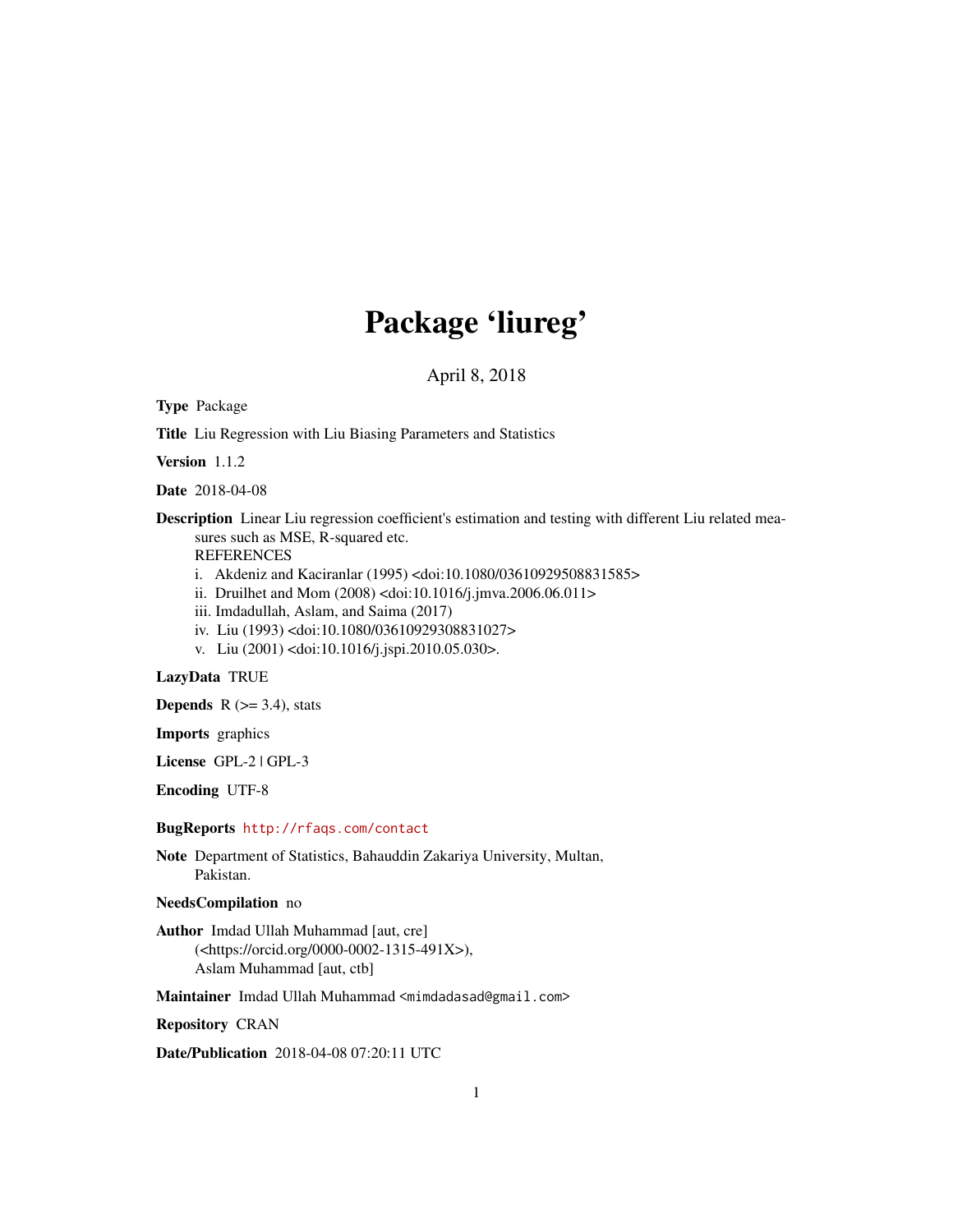# <span id="page-1-0"></span>R topics documented:

| $\overline{3}$ |
|----------------|
| $\overline{5}$ |
| 6              |
|                |
|                |
|                |
|                |
|                |
|                |
|                |
|                |
|                |
|                |
|                |
|                |

#### **Index** [24](#page-23-0)

liureg-package *Liu Regression and Estimator*

## Description

R package for fitting linear Liu Regression and Estimator which is proposed by Liu (1993) <doi:10.1080/03610929308831027>.

#### Details

This package contains functions for fitting Liu regression models, including function for computation of different Liu related statistics (such as MSE, Var-Cov matrix, R-squared), estimation of biasing parameter from different researchers, testing of Liu coefficients, model selection criteria, residuals, predicted values and fitted values. The package also includes function for plotting of Liu coefficients and different Liu statistics for selection of optimal value of biasing parameter d.

For a complete list of functions, use library(help="liureg").

## Author(s)

Muahmmad Imdad Ullah, Muhammad Aslam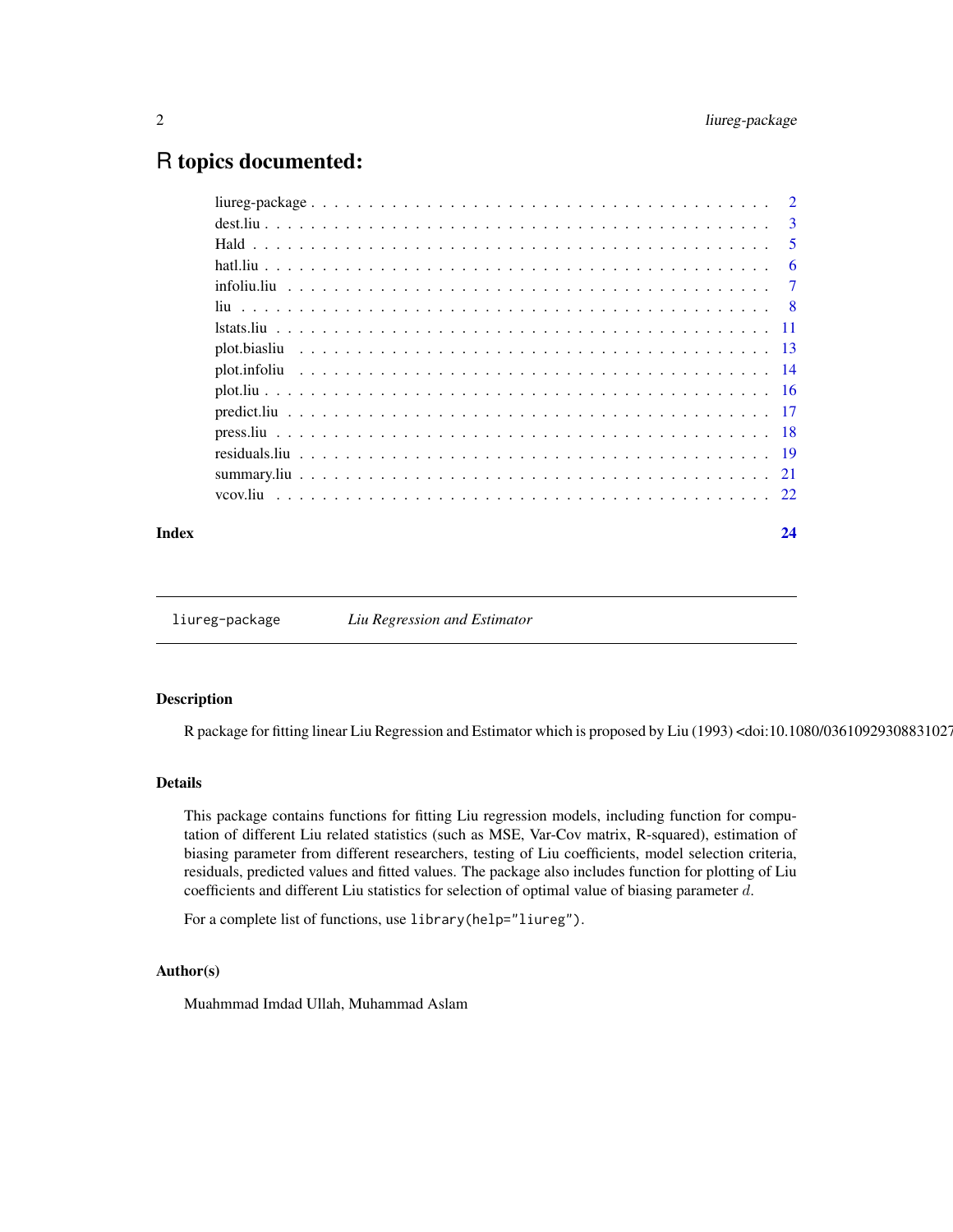<span id="page-2-0"></span>

The dest function computes different Liu biasing parameters available in the literature, proposed by different researchers such as given in Liu (1993) <doi:10.1080/03610929308831027>, Liu (2011) <doi:10.1016/j.jspi.2010.05.030>, and Ozkale and Kaciranlar (2007) <doi:10.1080/03610920601126522>.

## Usage

```
dest(object, ...)
## S3 method for class 'liu'
dest(object, ...)
## S3 method for class 'dliu'
print(x, \ldots)
```
# Arguments

| object                  | An object of class "liu".                            |
|-------------------------|------------------------------------------------------|
| x                       | An object of class "dliu" for the print. dest. dliu. |
| $\cdot$ $\cdot$ $\cdot$ | Not presently used in this implementation.           |

# Details

The dest function computes different biasing parameter for the Liu regression. All these methods are already available in the literature proposed by various authors.

## Value

This function returns the list of following estimators of Liu parameter, available in the literature.

dopt  
\nBy Liu (1993): 
$$
\frac{\sum_{j=1}^{p} \left[ \frac{\alpha_j^2 - \sigma^2}{(\lambda_j + 1)^2} \right]}{\sum_{j=1}^{p} \left[ \frac{\sigma^2 + \lambda_j \times \alpha_j^2}{\lambda_j (\lambda_j + 1)^2} \right]}
$$
\ndILE  
\nBy Liu, (2011): 
$$
\frac{\sum_{j=1}^{n} \left( \frac{\tilde{e}_i}{1 - g_{ii}} \left( \frac{\tilde{e}_i}{1 - h_{1 - ii}} - \frac{\tilde{e}_i}{1 - h_{ii}} \right) \right)}{\sum_{i=1}^{n} \left( \frac{\tilde{e}_i}{1 - g_{ii}} - \frac{\tilde{e}_i}{1 - h_{ii}} \right)^2},
$$
\nwhere,  $\hat{e} = y_i - x'_i (X'X - x_ix'_i)^{-1} (X'y - x_iy_i)$ ,  $\tilde{e} = y_i - x'_i (X'X + I_p - x_ix'_i)^{-1} (X'y - x_iy_i)$ ,  $\tilde{e} = y_i - x'_i (X'X + I_p - x_ix'_i)^{-1} (X'y - x_iy_i)$ ,  $\tilde{e} = y_i - x'_i (X'X + I_p - x_ix'_i)^{-1} (X'y - x_iy_i)$ ,  $G = X(X'X + I_p)^{-1} X'$  and  $H \cong X(X'X)^{-1} X'$ .  
\ndmm  
\nLim  
\nLiu, (1993):  $(1 - \hat{\sigma}^2) \left[ \frac{\sum_{j=1}^{p} \left[ \frac{1}{\lambda_j (\lambda_j + 1)} \right]}{\sum_{j=1}^{p} \left[ \frac{\lambda_j^2}{(\lambda_j + 1)^2} \right]} \right]$   
\ndcl  
\nBy Liu, (1993):  $(1 - \hat{\sigma}^2) \left[ \frac{\sum_{j=1}^{p} \left[ \frac{1}{(\lambda_j + 1)^2} \right]}{\sum_{j=1}^{p} \left[ \frac{\lambda_j^2}{(\lambda_j + 1)^2} \right]} \right]$ .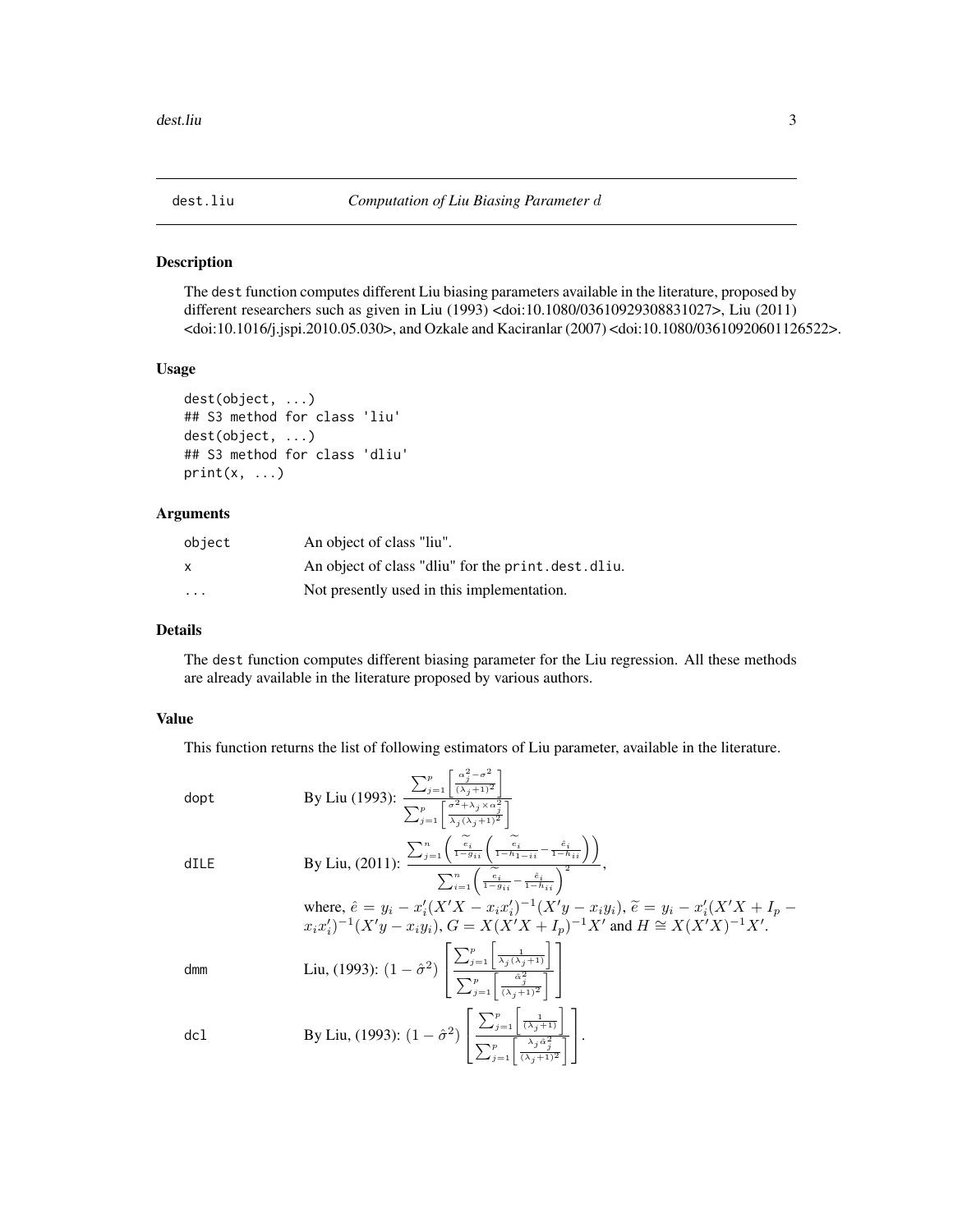<span id="page-3-0"></span>

| GCV  | GCV criterion for selection of optimal d, that is, $GCV = \frac{SSR_d}{(n-1-trace(H_d))}$ ,<br>where $SSR_d$ is residuals sum of squares from Liu regression at certain value of<br>d and $trace(H_d)$ is trace of hat matrix from Liu. |
|------|-----------------------------------------------------------------------------------------------------------------------------------------------------------------------------------------------------------------------------------------|
| dGCV | returns value of $d$ at which GCV is minimum.                                                                                                                                                                                           |

#### Author(s)

Muhammad Imdad Ullah, Muhammad Aslam

#### References

Akdeniz, F. and Kaciranlar, S. (1995). On the Almost Unbiased Generalized Liu Estimators and Unbiased Estimation of the Bias and MSE. *Communications in Statistics-Theory and Methods*, 24, 1789–1897. <http://doi.org/10.1080/03610929508831585>.

Imdad, M. U. (2017). *Addressing Linear Regression Models with Correlated Regressors: Some Package Development in R* (Doctoral Thesis, Department of Statistics, Bahauddin Zakariya University, Multan, Pakistan).

Imdadullah, M., Aslam, M., and Altaf, S. (2017). liureg: A comprehensive R Package for the Liu Estimation of Linear Regression Model with Collinear Regressors. *The R Journal*, 9 (2), 232–247.

Liu, K. (1993). A new Class of Biased Estimate in Linear Regression. *Journal of Statistical Planning and Inference*, 141, 189–196. <http://doi.org/10.1080/03610929308831027>.

Liu, X-Q. (2011). Improved Liu Estimator in a Linear Regression Model. *Journal of Statistical Planning and Inference*,141, 189–196. <https://doi.org/10.1016/j.jspi.2010.05.030>.

Ozkale, R. M. and Kaciranlar, S. (2007). A Prediction-Oriented Criterion for Choosing the Biasing Parameter in Liu Estimation. *Commincations in Statistics-Theory and Methods*, 36(10): 1889– 1903. <http://doi.org/10.1080/03610920601126522>.

## See Also

Liu model fitting [liu](#page-7-1), Liu residuals [residuals.liu](#page-18-1), Liu PRESS [press.liu](#page-17-1), Testing of Liu coefficients [summary.liu](#page-20-1)

## Examples

```
mod < -liu(y \sim ., data = as.data frame(Hald), d = seq(-5, 5, 0.1))dest(mod)
## Vector of GCV values for each d
dest(mod)$GCV
```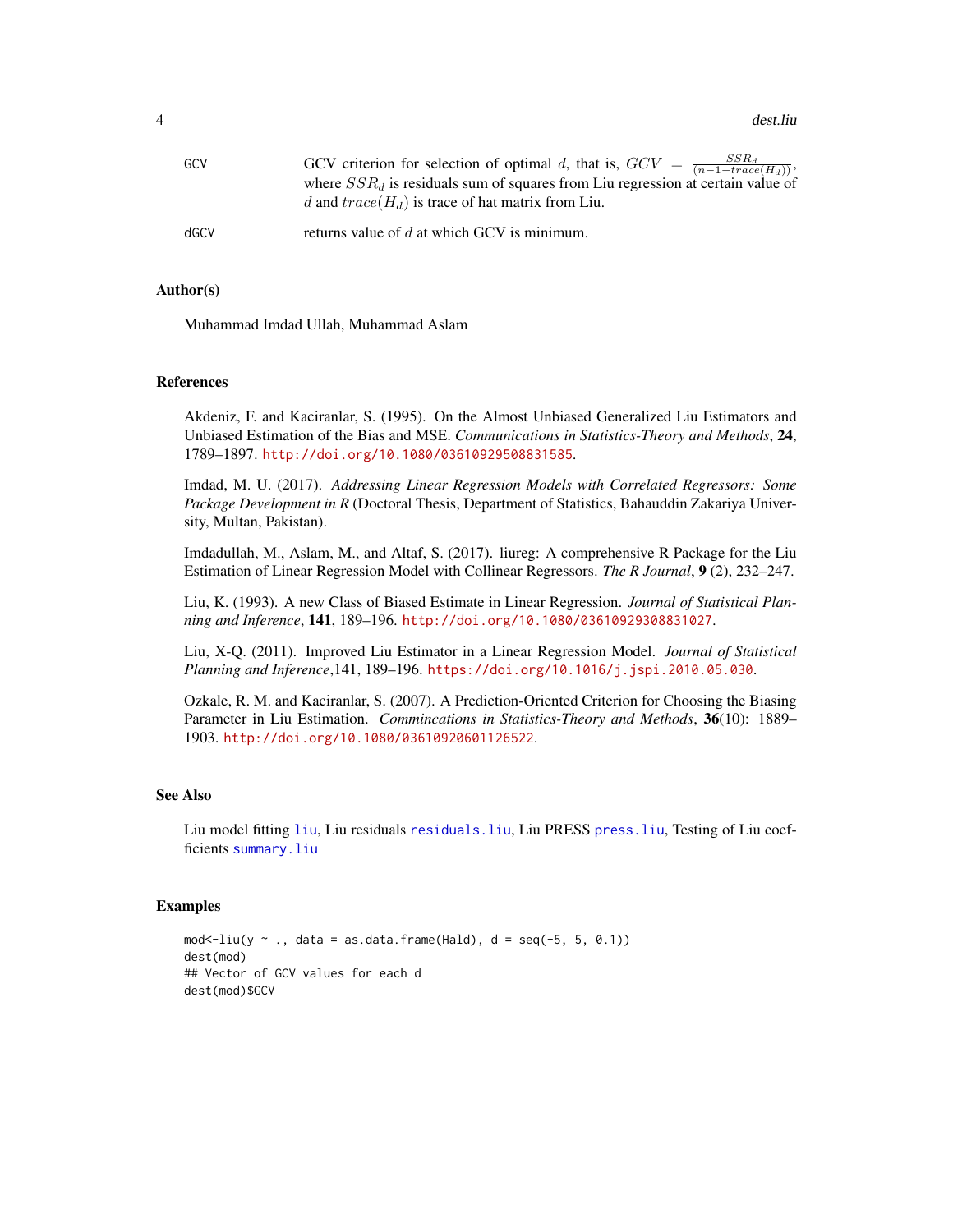<span id="page-4-0"></span>

Heat evolved during setting of 13 cement mixtures of four basic ingredients. Each ingredient percentage appears to be rounded down to a full integer. The sum of the four mixture percentages varies from a maximum of 99% to a minimum of 95%. If all four regressor X-variables always summed to 100%, the centered X-matrix would then be of rank only 3. Thus, the regression of heat on four X-percentages is ill-conditioned, with an approximate rank deficiency of  $MCAL = 1$ .

## Usage

data(Hald)

# Format

A data frame with 13 observations on the following 5 variables.

- X1 p3ca: Integer percentage of 3CaO.Al2O3 in the mixture.
- X2 p3cs: Integer percentage of 3CaO.SiO2 in the mixture.
- X3 p4caf: Integer percentage of 4CaO.Al2O3.Fe2O3 in the mixture.
- X4 p2cs: Integer percentage of 2CaO.SiO2 in the mixture.
- y hear: Heat (cals/gm) evolved in setting, recorded to nearest tenth.

## Details

The (lmridge) Hald data are identical to the (MASS) cement data except for variable names.

## Source

Woods, H., Steinour, H.H. and Starke, H.R. (1932). Effect of Composition of Portland Cement on Heat Evolved During Hardening. *Industrial Engineering and Chemistry* 24: 1207–1214.

## References

Hald, A. (1952). *Statistical Theory with Engineering Applications*.(page 647.) New York; Wiley.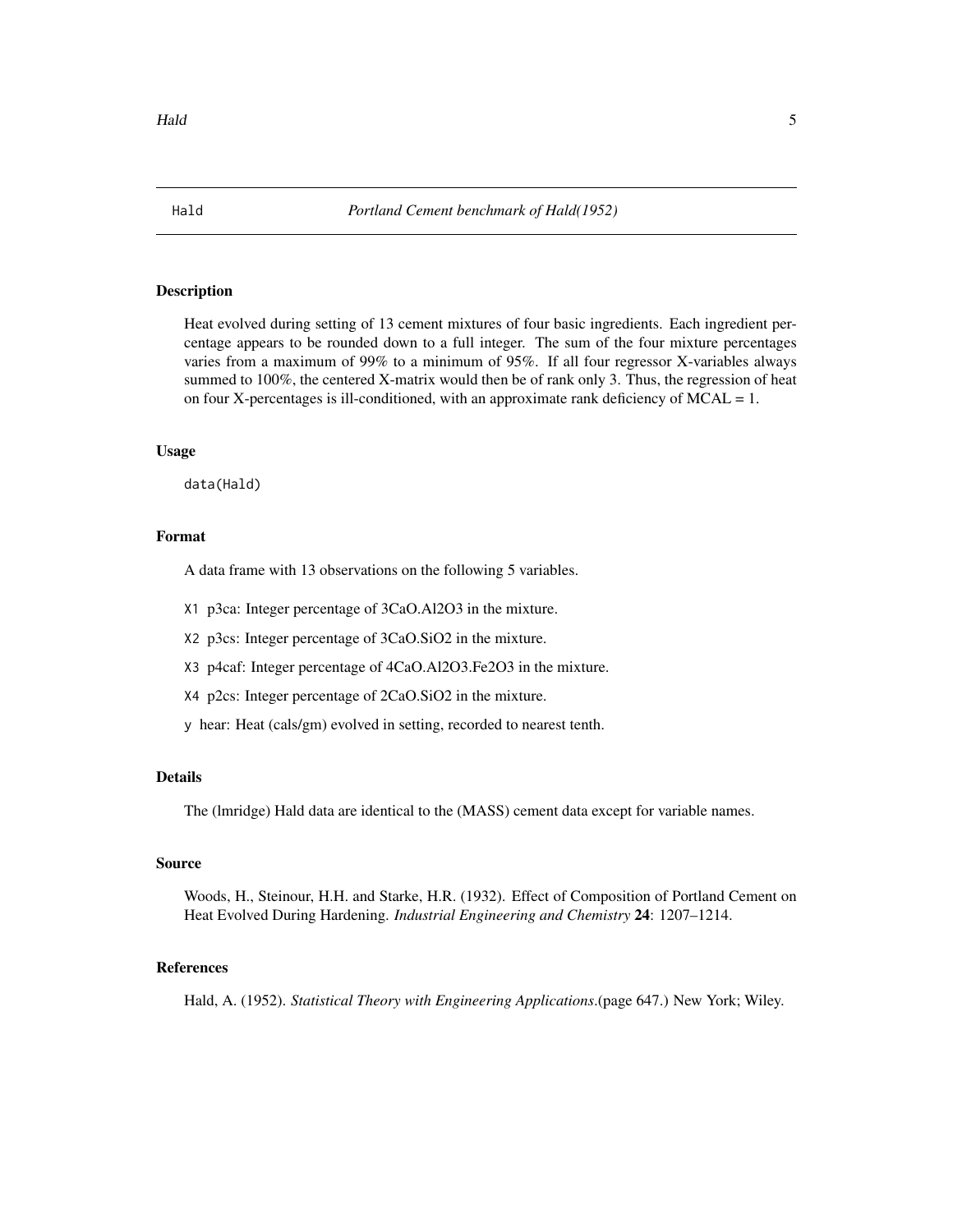<span id="page-5-0"></span>

The hatl function computes hat matrix of Liu regression (Liu (1993) <doi:10.1080/03610929308831027>).

#### Usage

```
hatl(object, ...)
## S3 method for class 'liu'
hatl(object, ...)
```
#### Arguments

| object                  | An object of class "liu".                  |
|-------------------------|--------------------------------------------|
| $\cdot$ $\cdot$ $\cdot$ | Not presently used in this implementation. |

## Details

Hat matrix for scalar or vector values of biasing parameter  $d$  provided as argument to  $1$  iu function. It is used to compute degrees of freedom for given  $d$ , and error degree of freedom etc. The hat matrix can be computed using formula  $X(X'X + I_p)^{-1}(X'X + dI_p)(X'X)^{-1}X'$ .

#### Value

Returns a list of matrix for each biasing parameter d:

hatl A list of hat matrix for each biasing parameter d.

#### Note

The hat matrix is not idempotent because it is not projection matrix, therefore it is called quasiprojection matrix.

## Author(s)

Muhammad Imdad Ullah, Muhammad Aslam

# References

Imdad, M. U. (2017). *Addressing Linear Regression Models with Correlated Regressors: Some Package Development in R* (Doctoral Thesis, Department of Statistics, Bahauddin Zakariya University, Multan, Pakistan).

Imdadullah, M., Aslam, M., and Altaf, S. (2017). liureg: A comprehensive R Package for the Liu Estimation of Linear Regression Model with Collinear Regressors. *The R Journal*, 9 (2), 232–247.

Liu, K. (1993). A new Class of Biased Estimate in Linear Regression. *Journal of Statistical Planning and Inference*, 141, 189–196. <http://doi.org/10.1080/03610929308831027>.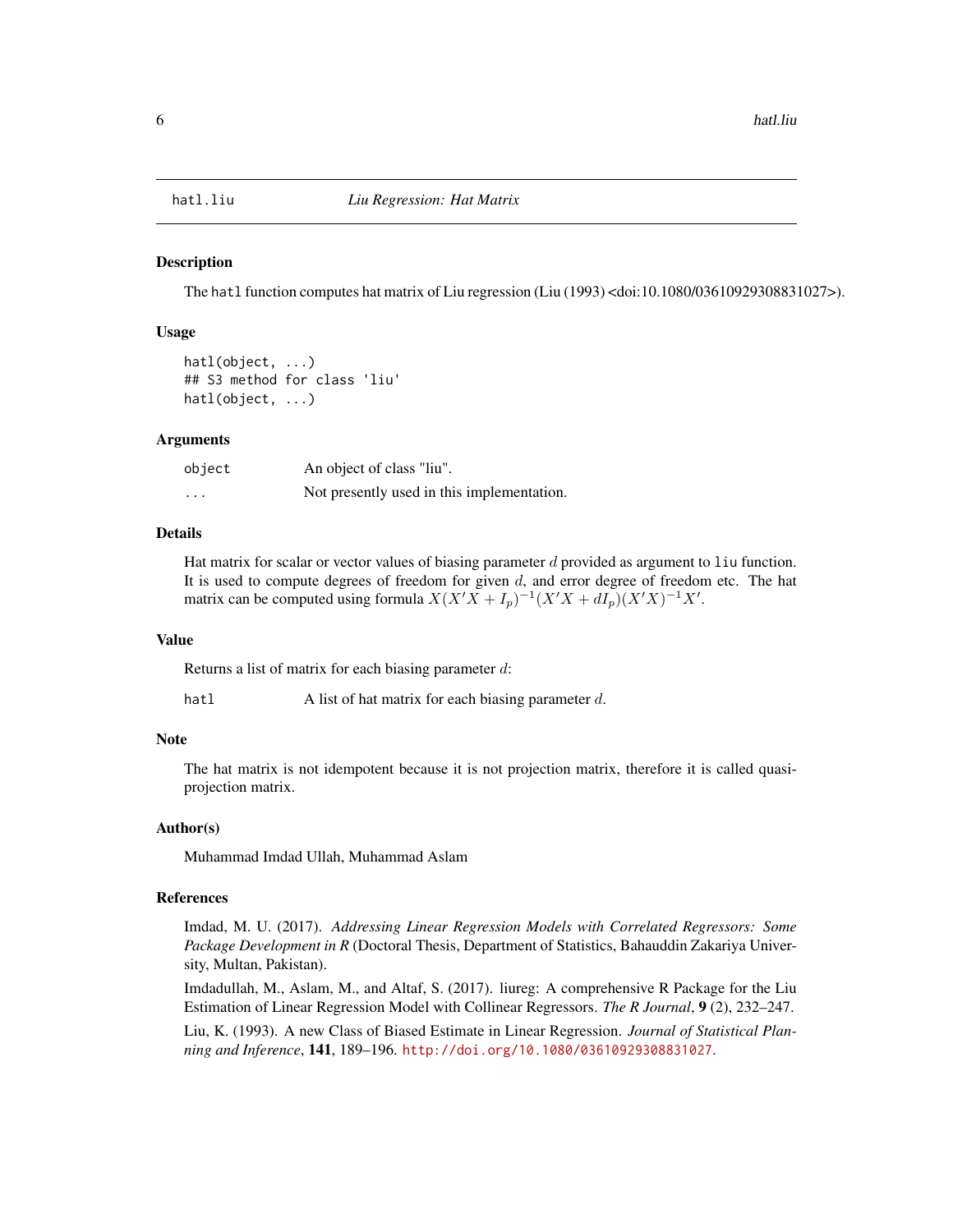#### <span id="page-6-0"></span>infoliu.liu 7

## See Also

Liu model fitting [liu](#page-7-1), Liu residuals [residuals.liu](#page-18-1), Liu PRESS [press.liu](#page-17-1), Testing of Liu Coefficients [summary.liu](#page-20-1)

#### Examples

```
mod < -1iu(y \sim . , data = as.data frame(Hald), d = c(-5, -1, 0.2, 0.3))## Hat matrix for each biasing parameter
hatl(mod)
## Hat matrix for second biasing parameter i.e. d = -1
hatl(mod)[[2]]
## Diagonal element of hat matrix for second biasing parameter
diag(hatl(mod)[[2]])
```
infoliu.liu *Model Selection Criteria for Liu Regression*

#### Description

The infoliu.liu computes model selection criteria (AIC and BIC).

#### Usage

```
infoliu(object, ...)
## S3 method for class 'liu'
infoliu(object, ...)
```
## Arguments

| object   | An object of class "liu".                  |
|----------|--------------------------------------------|
| $\cdots$ | Not presently used in this implementation. |

#### Details

Model information selection criteria are common way of selecting among model while balancing the competing goals of fit and parsimony. The model selection criteria AIC and BIC are computed by quantifying degree of freedom df in the Liu regression model, using formula  $trace(H_d)$ , where  $H_d$  is hat matrix from Liu regression. Model selection criteria may be helpful for selecting optimal value of biasing parameter  $d$ .

# Value

It returns a matrix of information criteria, AIC and BIC for each biasing parameter  $d$ . Column of matrix indicates model selection criteria AIC and BIC, respectively, while rows indicate value of biasing parameter d for which model selection criteria are computed.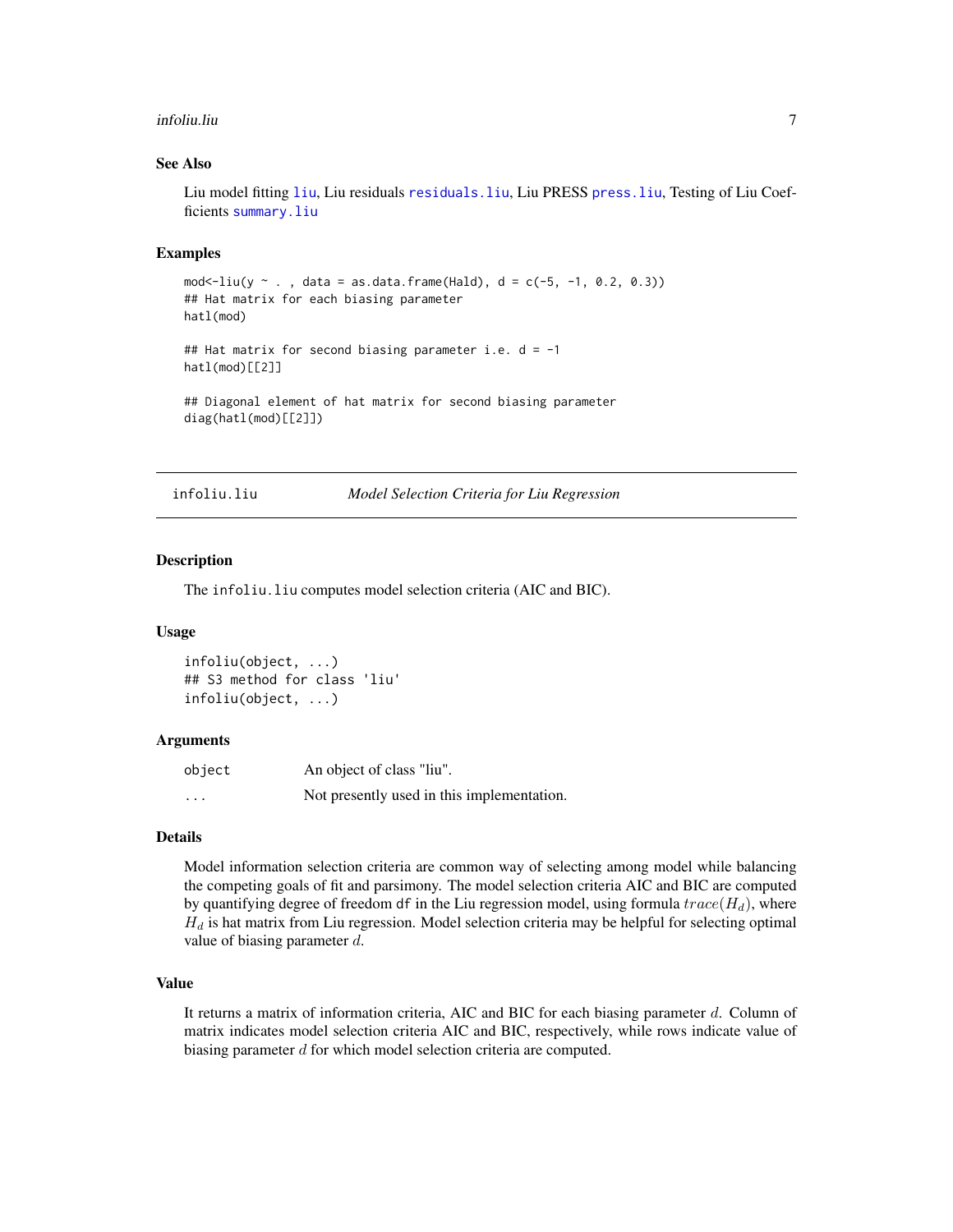#### <span id="page-7-0"></span>Author(s)

Muhammad Imdad Ullah, Muhammad Aslam

#### **References**

Akaike, H. (1974). A new look at the Statistical Model Identification. *IEEE Transaction on Automatic Control*, 9(6), 716–723. <https://doi.org/10.1109/TAC.1974.1100705>.

Akdeniz, F. and Kaciranlar, S. (1995). On the Almost Unbiased Generalized Liu Estimators and Unbiased Estimation of the Bias and MSE. *Communications in Statistics-Theory and Methods*, 24, 1789–1897. <http://doi.org/10.1080/03610929508831585>.

Imdad, M. U. (2017). *Addressing Linear Regression Models with Correlated Regressors: Some Package Development in R* (Doctoral Thesis, Department of Statistics, Bahauddin Zakariya University, Multan, Pakistan).

Imdadullah, M., Aslam, M., and Altaf, S. (2017). liureg: A comprehensive R Package for the Liu Estimation of Linear Regression Model with Collinear Regressors. *The R Journal*, 9 (2), 232–247.

Liu, K. (1993). A new Class of Biased Estimate in Linear Regression. *Journal of Statistical Planning and Inference*, 141, 189–196. <http://doi.org/10.1080/03610929308831027>.

Schwarz, G. (1978). Estimating the Dimension of a Model. *Annals of Statistics*, 6(2), 461–464. <https://projecteuclid.org/euclid.aos/1176344136>.

#### See Also

Testing of Liu coefficient [summary.liu](#page-20-1)

#### Examples

mod<-liu(y~X1+X2+X3+X4, data = as.data.frame(Hald), d = seq(-5, 5, 0.1), scaling = "centered")

infoliu(mod)

## AIC values infoliu(mod)[,1]

## BIC values infoliu(mod)[,2]

<span id="page-7-1"></span>liu *Liu Regression and Estimator*

## **Description**

Fits a linear Liu regression model after scaling regressors and returns an object of class "liu" (by calling liuest function), designed to be used in plotting method, testing of Liu coefficients and for computation of different Liu related statistics. The Liu biasing parameter  $d$  can be a scalar or a vector. This new biased estimator was first proposed by Liu (1993) <doi:10.1080/03610929308831027>.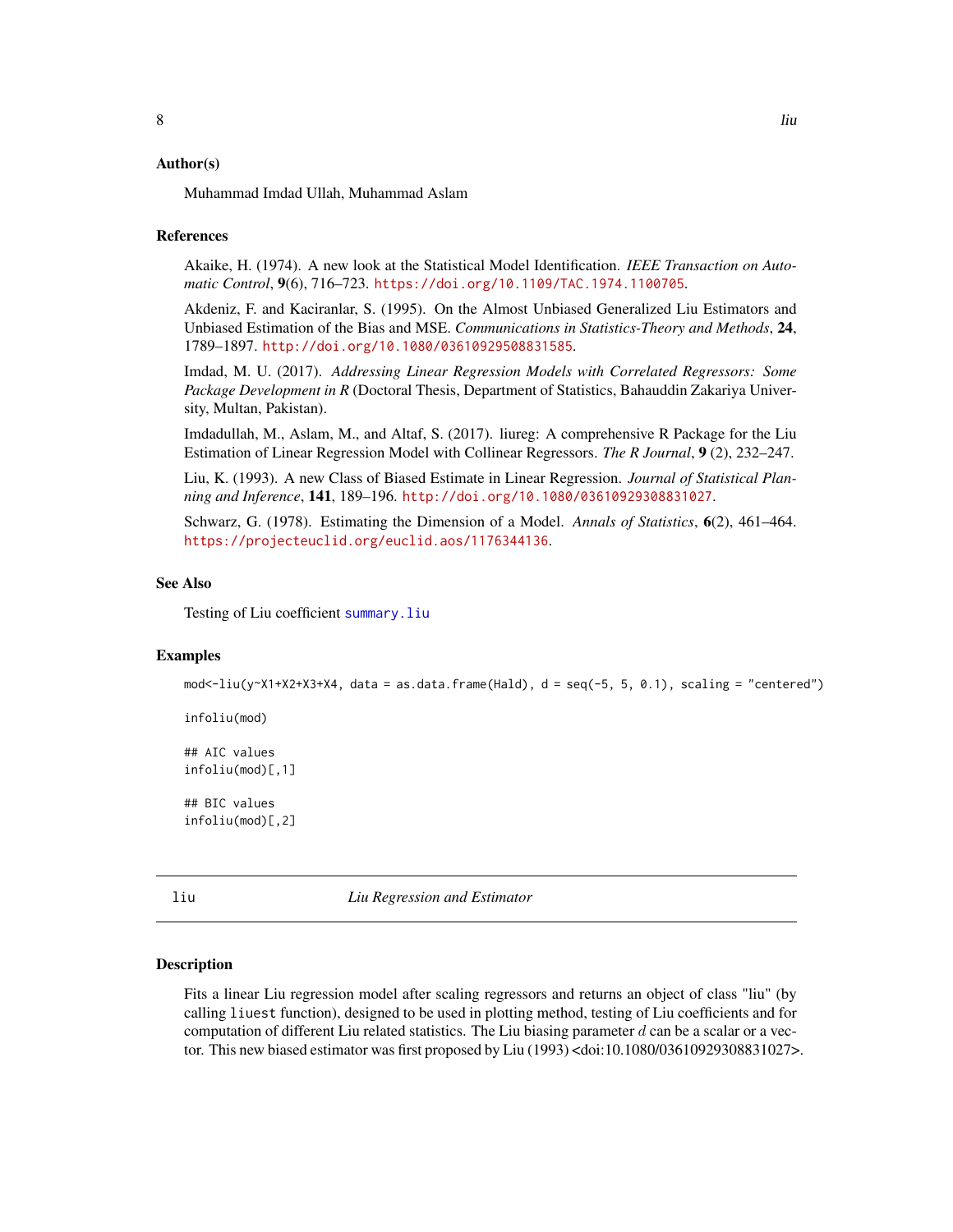# <span id="page-8-0"></span>Usage

```
liu(formula, data, d = 1, scaling=c("centered", "sc", "scaled"), ...)
liuest(formula, data, d=1, scaling=c("centered", "sc", "scaled"), ...)
## Default S3 method:
liu(formula, data, d = 1, scaling=c("centered", "sc", "scaled"), ...)
## S3 method for class 'liu'
coef(object, ...)
## S3 method for class 'liu'
print(x, digits = max(5, getOption("digits") - 5), ...)## S3 method for class 'liu'
fitted(object, ...)
```
# Arguments

| formula   | Standard R formula expression, that is, a symbolic representation of the model to<br>be fitted and has form response~predictors. For further details, see formula.                                                                                                                                                 |
|-----------|--------------------------------------------------------------------------------------------------------------------------------------------------------------------------------------------------------------------------------------------------------------------------------------------------------------------|
| data      | An optional data frame containing the variables in the model. If not found in<br>data, the variables are taken from environment (formula), typically the envi-<br>ronment from which liu or liuest is called.                                                                                                      |
| d         | Liu biasing parameter (may be a vector).                                                                                                                                                                                                                                                                           |
| scaling   | The method to be used to scale the predictors. The scaling option "sc" scales the<br>predictors to correlation form, such that the correlation matrix has unit diagonal<br>elements. "scaled" option standardizes the predictors to have zero mean and<br>unit variance. "centered" option centers the predictors. |
| object    | A liu object, typically generated by a call to liu for fitted. liu, predict. liu,<br>vcov.liu, residuals.liu, infocr.liu, coef.liu, summary.liu and press.liu<br>functions.                                                                                                                                        |
| X         | An object of class liu (for the hatl.liu, 1stats.liu, dest.liu, summary.liu,<br>print.liu, print.summary.liu, print.dest, print.lstats, and plot.liu,<br>plot.biasliu and plot.infoliu.                                                                                                                            |
| digits    | Minimum number of significant digits to be used.                                                                                                                                                                                                                                                                   |
| $\ddotsc$ | Additional arguments to be passed to or from other methods.                                                                                                                                                                                                                                                        |
|           |                                                                                                                                                                                                                                                                                                                    |

# Details

liu or liuest function fits in Liu regression after scaling the regressors and centering the response. The liu is default a function that calls liuest for computation of Liu coefficients and returns an object of class "liu" designed to be used in plotting method, testing of Liu coefficients and for computation of different Liu related statistics. If intercept is present in the model, its coefficient is not penalized. However, intercept is estimated from the relation  $y = \overline{y} - \beta \overline{X}$ . print. liu tries to be smart about formatting of Liu coefficients.

#### Value

liu function returns an object of class "liu" after calling list of named objects from liuest function:

coef A named vector of fitted coefficients.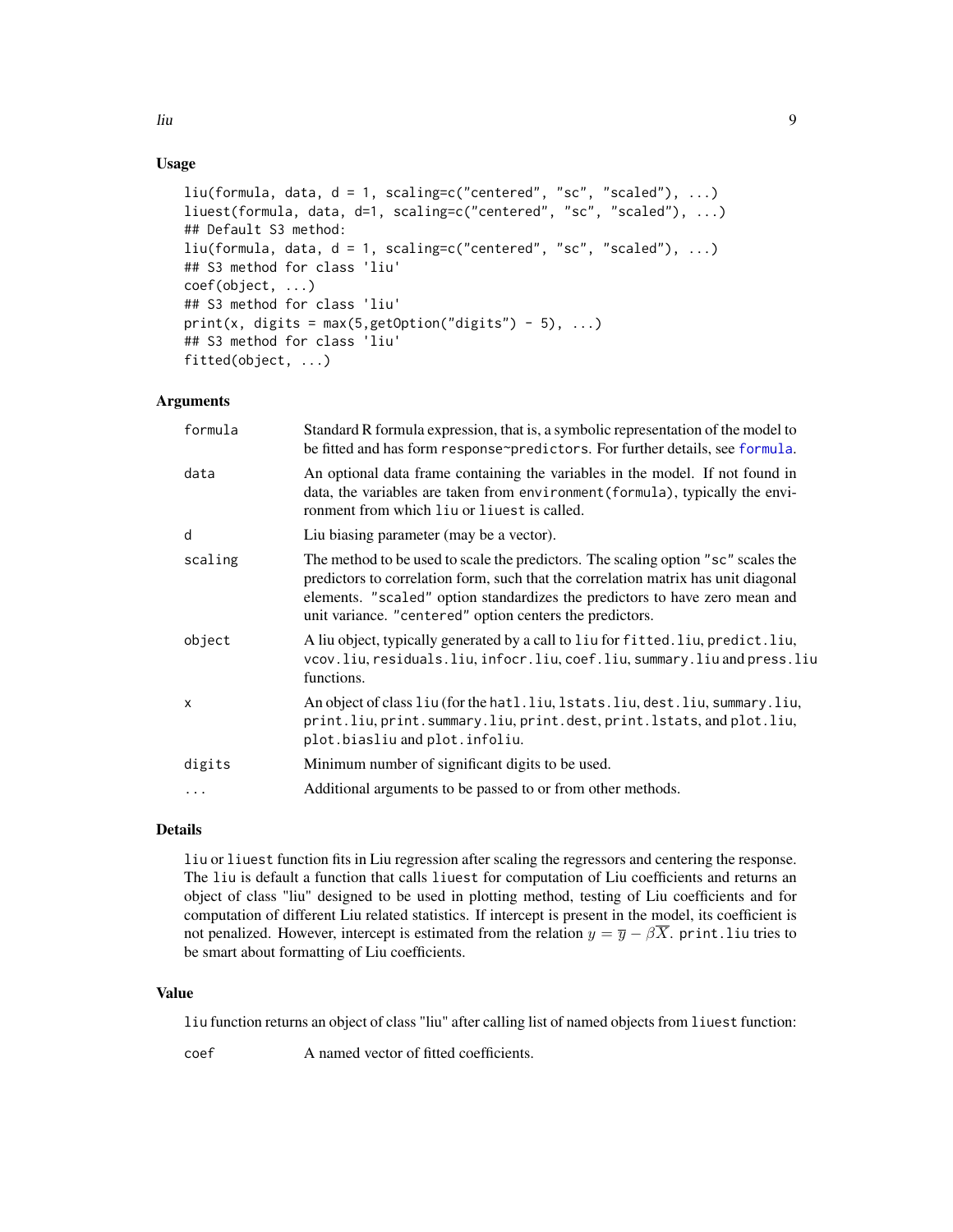<span id="page-9-0"></span>

| call           | The matched call.                                                                                                             |
|----------------|-------------------------------------------------------------------------------------------------------------------------------|
| Inter          | Was an intercept included?                                                                                                    |
| scaling        | The scaling method used.                                                                                                      |
| mf             | Actual data used.                                                                                                             |
| У              | The centered response variable.                                                                                               |
| <b>XS</b>      | The scaled matrix of predictors.                                                                                              |
| x <sub>m</sub> | The vector of means of the predictors.                                                                                        |
| terms          | The terms object used.                                                                                                        |
| xscale         | Square root of sum of squared deviation from mean regarding the scaling option<br>used in liu or liuest function as argument. |
| lfit           | The fitted value of Liu regression for given biasing parameter $d$ .                                                          |
| d              | The Liu regression biasing parameter $d$ which can be scalar or a vector.                                                     |
|                |                                                                                                                               |

# Note

The function at the current form cannot handle missing values. The user has to take prior action with missing values before using this function.

## Author(s)

Muhammad Imdad Ullah, Muhammad Aslam

## References

Akdeniz, F. and Kaciranlar, S. (1995). On the Almost Unbiased Generalized Liu Estimators and Unbiased Estimation of the Bias and MSE. *Communications in Statistics-Theory and Methods*, 24, 1789–1897. <http://doi.org/10.1080/03610929508831585>.

Imdad, M. U. (2017). *Addressing Linear Regression Models with Correlated Regressors: Some Package Development in R* (Doctoral Thesis, Department of Statistics, Bahauddin Zakariya University, Multan, Pakistan).

Imdadullah, M., Aslam, M., and Altaf, S. (2017). liureg: A comprehensive R Package for the Liu Estimation of Linear Regression Model with Collinear Regressors. *The R Journal*, 9 (2), 232–247.

Liu, K. (1993). A new Class of Biased Estimate in Linear Regression. *Journal of Statistical Planning and Inference*, 141, 189–196. <http://doi.org/10.1080/03610929308831027>.

# See Also

Liu model fitting [liu](#page-7-1), Liu residuals [residuals.liu](#page-18-1), Liu PRESS [press.liu](#page-17-1), Testing of Liu Coefficients [summary.liu](#page-20-1)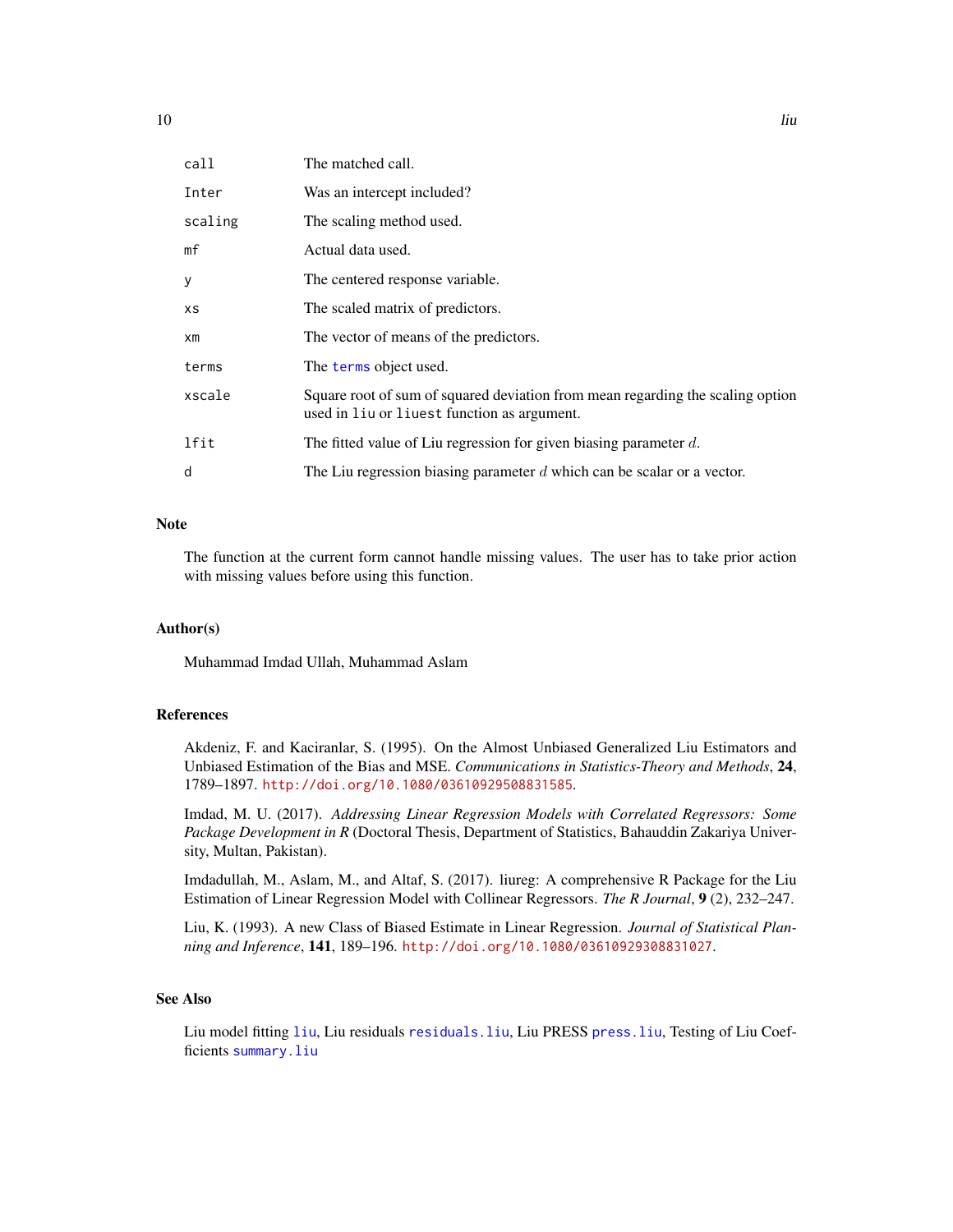#### <span id="page-10-0"></span>lstats.liu 11

## Examples

```
data(Hald)
mod<-liu(y~., data = as.data.frame(Hald), d = seq(0, 0.1, 0.01), scaling = "centered")
## Scaled Coefficients
mod$coef
## Re-Scaled Coefficients
coef(mod)
## Liu fitted values
fitted(mod)
## Liu predited values
predict(mod)
## Liu Residuals
residuals(mod)
## Liu trace
plot(mod)
## Liu Var-Cov matrix
vcov(mod)
## Liu biasing parameters by researchers
dest(mod)
## Liu related statistics
lstats(mod)
## list of objects from liuest function
liuest(y^2., data = as.data.frame(Hald), d = \text{seq}(0, 0.1, 0.01), scaling = "centered")
```
lstats.liu *Liu Regression Statistics*

#### Description

The lstats function computes the Liu regression related statistics such as variance, estimated squared bias, MSE, R-squared and adjusted R-squared etc. These statistics are computed by following Liu (1993) <doi:10.1080/03610929308831027>; Akdeniz, F. and Kaciranlar, S. (1995) <doi:10.1080/03610929508831585>; Cule, E. and De Iorioa, M. (2012); Hastie, T. and Tibshirani, R. (1990); and Mallows (1973) <doi:10.2307/1267380>.

## Usage

```
lstats(object, ...)
## S3 method for class 'liu'
lstats(object, ...)
```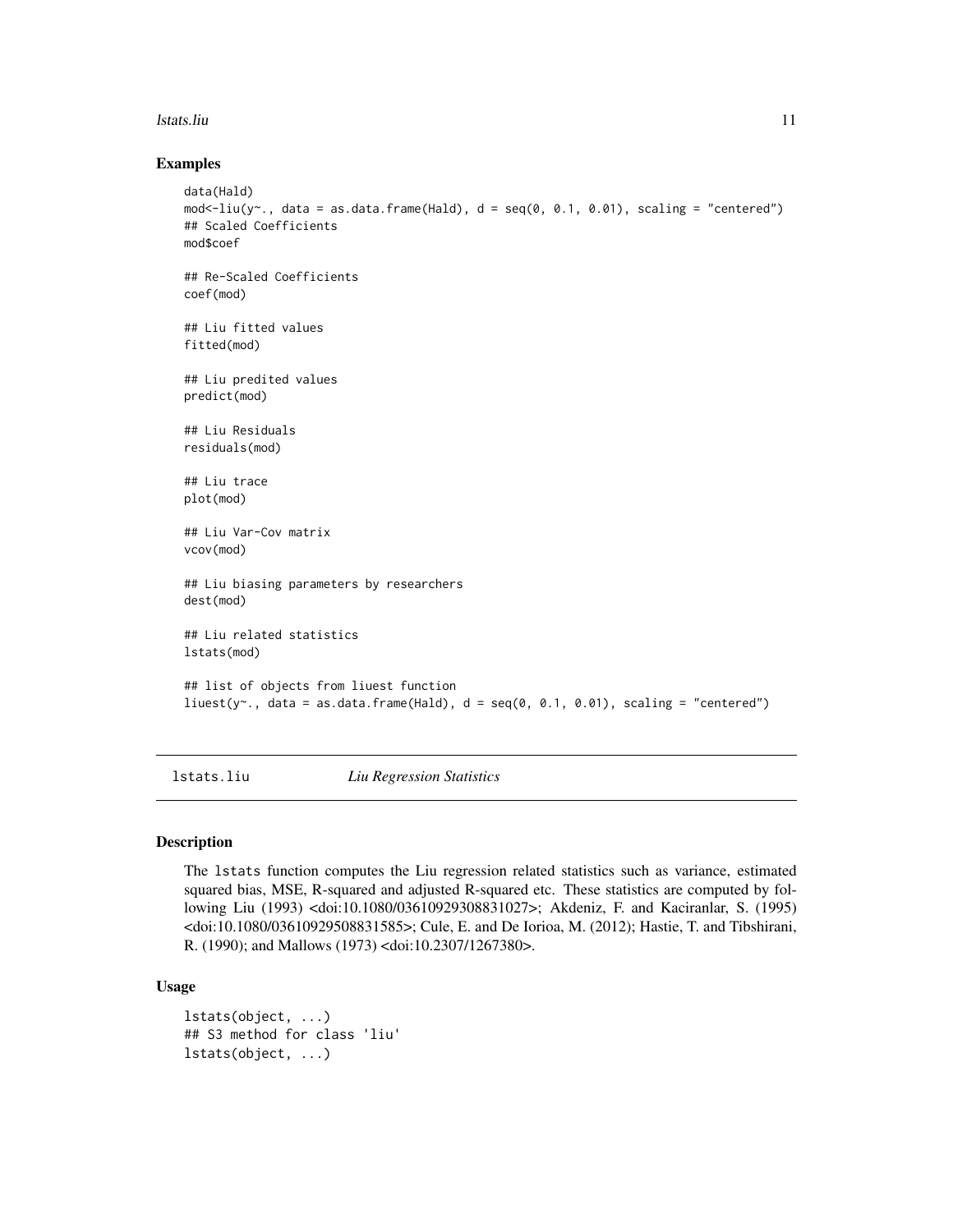12 lstats.liu

```
## S3 method for class 'lstats'
print(x, \ldots)
```
# Arguments

| object       | An object of class "liu".                         |
|--------------|---------------------------------------------------|
| $\mathsf{x}$ | An object of class "liu" for print. 1 stats. liu. |
| .            | Not presently used in this implementation.        |

# Details

The lstats function computes the Liu regression related statistics which may help in selecting appropriate optimal value of biasing parameter  $d$ . If value of  $d$  is one then these statistics are equivalent to the relevant OLS statistics.

## Value

| <b>IEDF</b>    | Residual effective degrees of freedom for given biasing parameter d from Hastie<br>and Tibshirani (1990), i.e., $n - trace(2H_d) - H_d t(H_d)$ . |
|----------------|--------------------------------------------------------------------------------------------------------------------------------------------------|
| lsigma2        | Computation of $\hat{\sigma}^2$ from Liu regression.                                                                                             |
| C1             | Mallows $C_p$ like statistics for given biasing parameter d                                                                                      |
| var            | Variance of Liu regression for given biasing parameter $d$ .                                                                                     |
| bias2          | Estimated squared bias of Liu regression for given biasing parameter d.                                                                          |
| mse            | Total MSE value for given biasing parameter $d$ .                                                                                                |
| Fv             | F-statistics value for testing of the significance of the Liu regression estimator<br>computed for given biasing parameter $d$ .                 |
| R <sub>2</sub> | R-squared for given biasing parameter $d$ .                                                                                                      |
| adjR2          | Adjusted R-squared for given biasing parameter $d$ .                                                                                             |
| minmse         | Minimum MSE value for a certain value of biasing parameter $d$ .                                                                                 |
| <b>SSER</b>    | Sum of squares of error from Liu regression for each biasing parameter $d$ .                                                                     |

## Author(s)

Muhammad Imdad Ullah, Muhammad Aslam

## References

Akdeniz, F. and Kaciranlar, S. (1995). On the Almost Unbiased Generalized Liu Estimators and Unbiased Estimation of the Bias and MSE. *Communications in Statistics-Theory and Methods*, 24, 1789–1897. <http://doi.org/10.1080/03610929508831585>.

Cule, E. and De lorioa, M. (2012). A semi-Automated method to guide the choice of ridge parameter in ridge regression. *arXiv:1205.0686v1[stat.AP]*. <https://arxiv.org/abs/1205.0686v1>.

Hastie, T. and Tibshirani, R. (1990). *Generalized Additive Models*. Chapman \& Hall.

Imdad, M. U. (2017). *Addressing Linear Regression Models with Correlated Regressors: Some Package Development in R* (Doctoral Thesis, Department of Statistics, Bahauddin Zakariya University, Multan, Pakistan).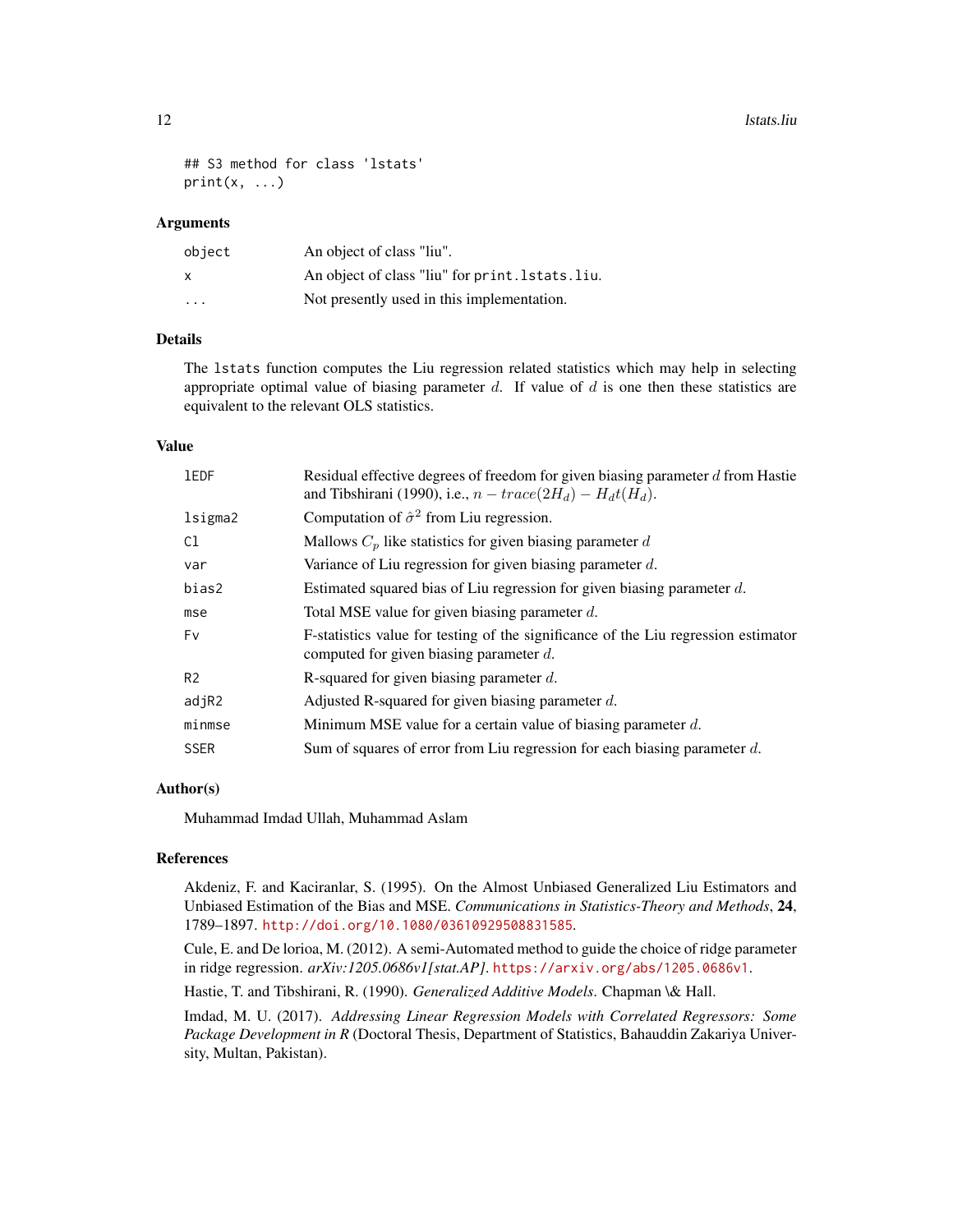## <span id="page-12-0"></span>plot.biasliu 13

Imdadullah, M., Aslam, M., and Altaf, S. (2017). liureg: A comprehensive R Package for the Liu Estimation of Linear Regression Model with Collinear Regressors. *The R Journal*, 9 (2), 232–247.

Liu, K. (1993). A new Class of Biased Estimate in Linear Regression. *Journal of Statistical Planning and Inference*, 141, 189–196. <http://doi.org/10.1080/03610929308831027>.

Mallows, C. L. (1973). Some Comments on Cp. *Technometrics*, 15: 661–675. [http://doi.org/](http://doi.org/10.2307/1267380) [10.2307/1267380](http://doi.org/10.2307/1267380).

#### See Also

Liu model fitting [liu](#page-7-1), Liu residuals [residuals.liu](#page-18-1), Liu PRESS [press.liu](#page-17-1), Testing of Liu Coefficients [summary.liu](#page-20-1)

## Examples

```
mod -liu(y \cdot, data = as.data.frame(Hald), d = seq(-5, 5, 0.1), scaling = "centered")
```
lstats(mod)

<span id="page-12-1"></span>plot.biasliu *Bias Variance and MSE Trade-off Plot*

#### Description

Trade-off between bias, variance and MSE of the Liu regression against vector or scalar value of biasing parameter d.

#### Usage

```
## S3 method for class 'biasliu'
plot(x, abline = TRUE, ...)
```
## Arguments

|                      | An object of "liu".                                                                                                |
|----------------------|--------------------------------------------------------------------------------------------------------------------|
| abline               | Horizontal and vertical lines show the minimum value of the Liu MSE at certain<br>value of biasing parameter $d$ . |
| $\ddot{\phantom{0}}$ | No presently used in this implementation.                                                                          |

## Details

The effect of multicollinearity on the coefficients can be identified using different graphical display. One of them is plot of bias, variance and MSE. Addition of biasing parameter  $d$  lead to a substantial impact on variance and MSE of Liu regression estimates. Therefore, a trade-off is made between bias and variance to have an acceptable MSE. The plot.biasliu can be helpful for selection of optimal value of biasing parameter  $d$ .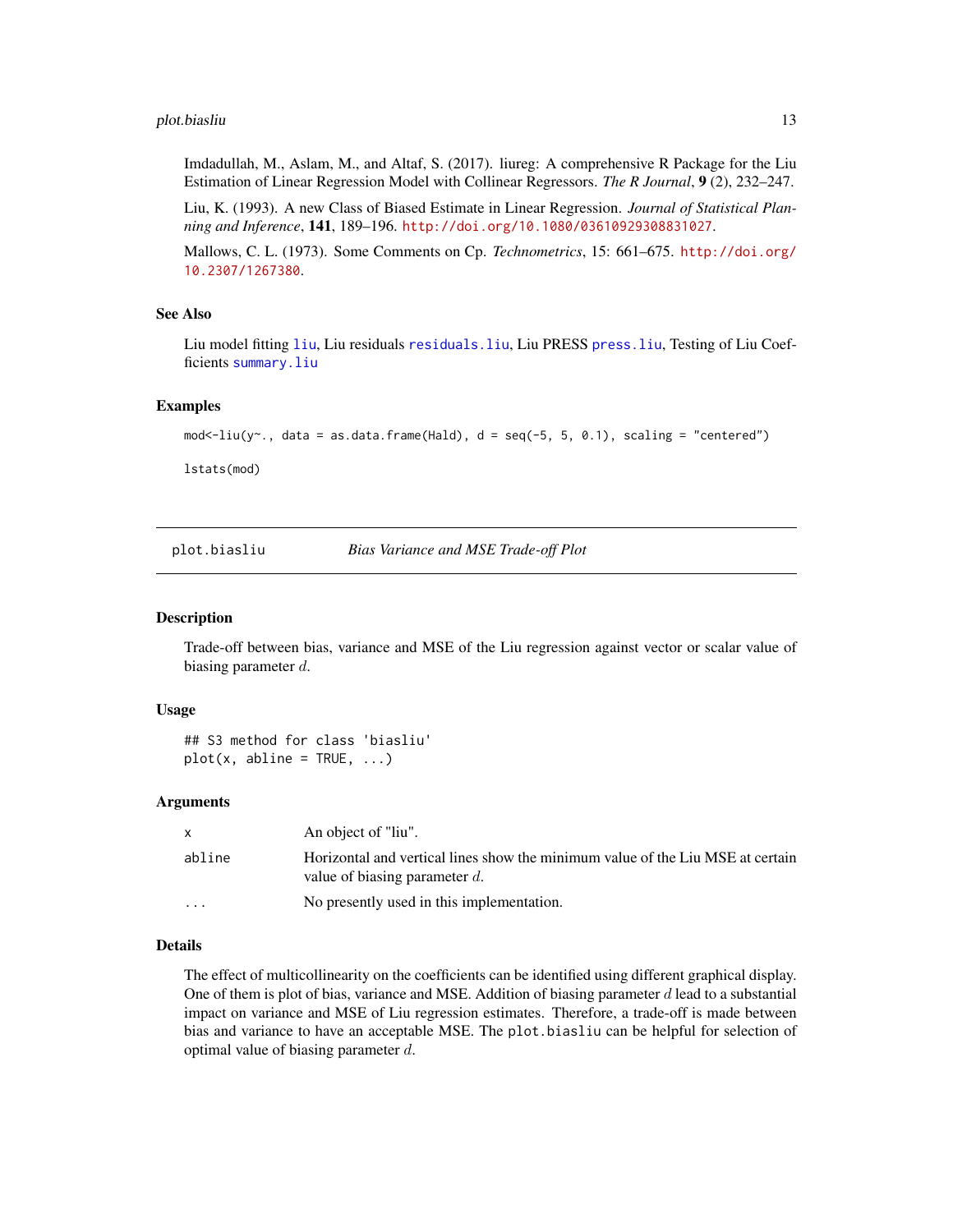#### Value

Nothing returned

## Author(s)

Muhammad Imdad Ullah, Muhammad Aslam

# References

Imdad, M. U. (2017). *Addressing Linear Regression Models with Correlated Regressors: Some Package Development in R* (Doctoral Thesis, Department of Statistics, Bahauddin Zakariya University, Multan, Pakistan).

Imdadullah, M., Aslam, M., and Altaf, S. (2017). liureg: A comprehensive R Package for the Liu Estimation of Linear Regression Model with Collinear Regressors. *The R Journal*, 9 (2), 232–247.

Kalivas, J. H., and Palmer, J. (2014). Characterizing multivariate calibration tradeoff (bias, variance, selectivity, and sensitivity) to select model tuning parameters. *Journal of Chemometrics*, 28(5), 347–357. <https://doi.org/10.1002/cem.2555>.

## See Also

Liu model fitting [liu](#page-7-1), Liu residuals [residuals.liu](#page-18-1), Liu PRESS [press.liu](#page-17-1), Testing of Liu Coefficients [summary.liu](#page-20-1)

## Examples

 $mod < -liu(y - 0, s)$ , as.data.frame(Hald),  $d = seq(-5, 5, 0.1)$ 

## for indication of vertical line (biasing parameter d) and ## horizontal line (minimum Liu MSE value corresponding to vertical line)

plot.biasliu(mod)

## without horizontal and vertical line plot.biasliu(mod, abline = FALSE)

plot.infoliu *Model Selection Criteria Plots*

## **Description**

Plot of the Liu AIC and BIC model selection criteria against Liu degrees of freedom.

## Usage

```
## S3 method for class 'infoliu'
plot(x, abline = TRUE, ...)
```
<span id="page-13-0"></span>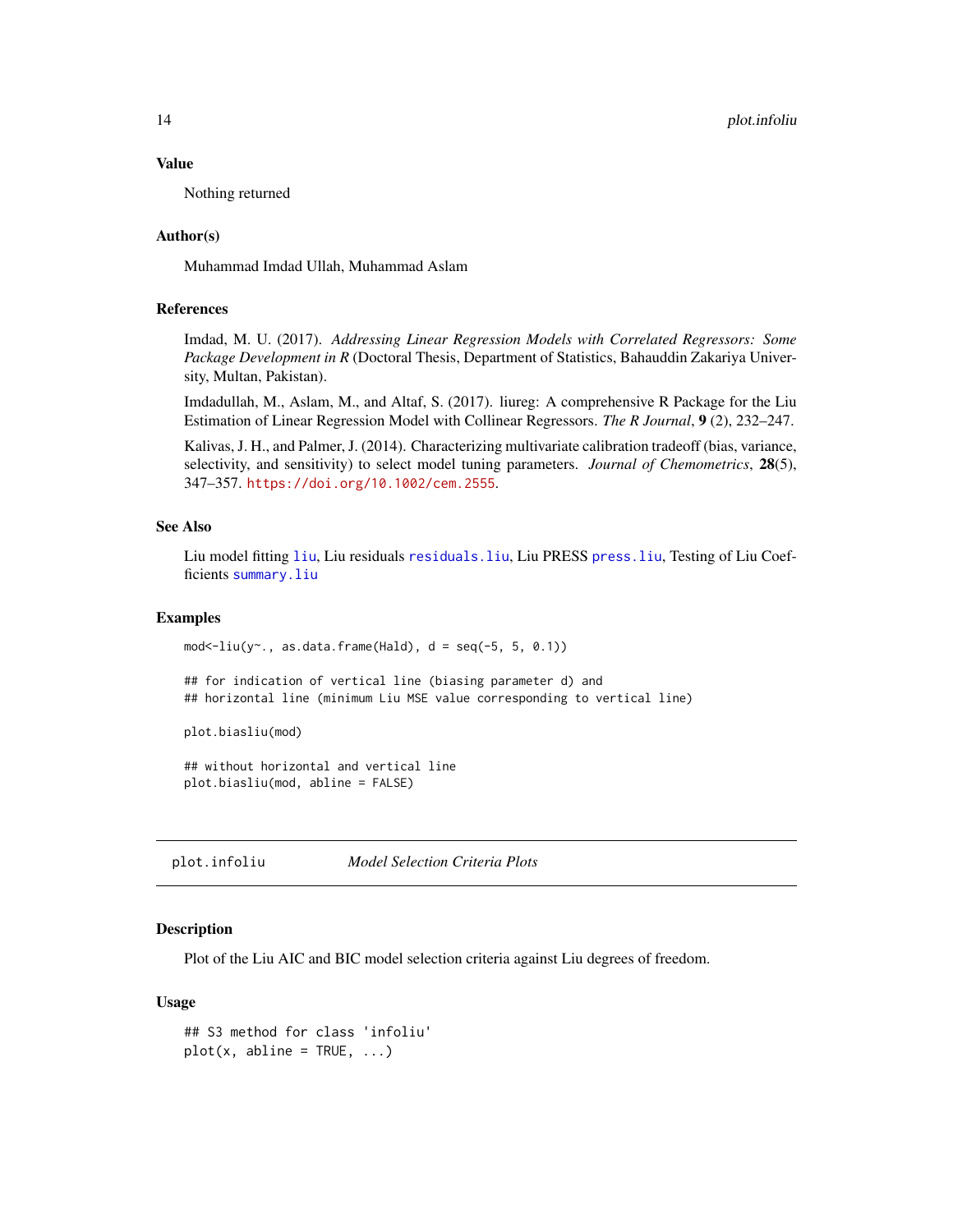# <span id="page-14-0"></span>plot.infoliu 15

#### Arguments

| $\mathsf{x}$ | An object of class "liu".                                                               |
|--------------|-----------------------------------------------------------------------------------------|
| abline       | Vertical line to show minimum value of Liu MSE at certain of Liu degrees of<br>freedom. |
| $\cdot$      | Not presently used in this implementation.                                              |

# Details

Plot of the Liu AIC and BIC against the Liu degree of freedom (sum of diagonal elements of the Liu Hat matrix). A vertical line represents the minimum Liu MSE at certain value of the Liu degree of freedom.

## Value

Nothing returned

## Author(s)

Muhammad Imdad Ullah, Muhammad Aslam

## References

Akaike, H. (1974). A new look at the Statistical Model Identification. *IEEE Transaction on Automatic Control*, 9(6), 716–723. <https://doi.org/10.1109/TAC.1974.1100705>.

Imdad, M. U. (2017). *Addressing Linear Regression Models with Correlated Regressors: Some Package Development in R* (Doctoral Thesis, Department of Statistics, Bahauddin Zakariya University, Multan, Pakistan).

Imdadullah, M., Aslam, M., and Altaf, S. (2017). liureg: A comprehensive R Package for the Liu Estimation of Linear Regression Model with Collinear Regressors. *The R Journal*, 9 (2), 232–247.

Schwarz, G. (1978). Estimating the Dimension of a Model. *Annals of Statistics*, 6(2), 461–464. <https://projecteuclid.org/euclid.aos/1176344136>.

# See Also

Liu model fitting [liu](#page-7-1), Liu residuals [residuals.liu](#page-18-1), Liu PRESS [press.liu](#page-17-1), Testing of Liu Coefficients [summary.liu](#page-20-1), bias variance trade-off [plot.biasliu](#page-12-1)

## Examples

```
mod \le liu(y \sim ., as.data frame(Hald), d = seq(-5, 5, 0.1))## for indication of minimum MSE at Liu df (as vertical line)
plot.infoliu(mod)
```
## without vertical line plot.infoliu(mod, abline = FALSE)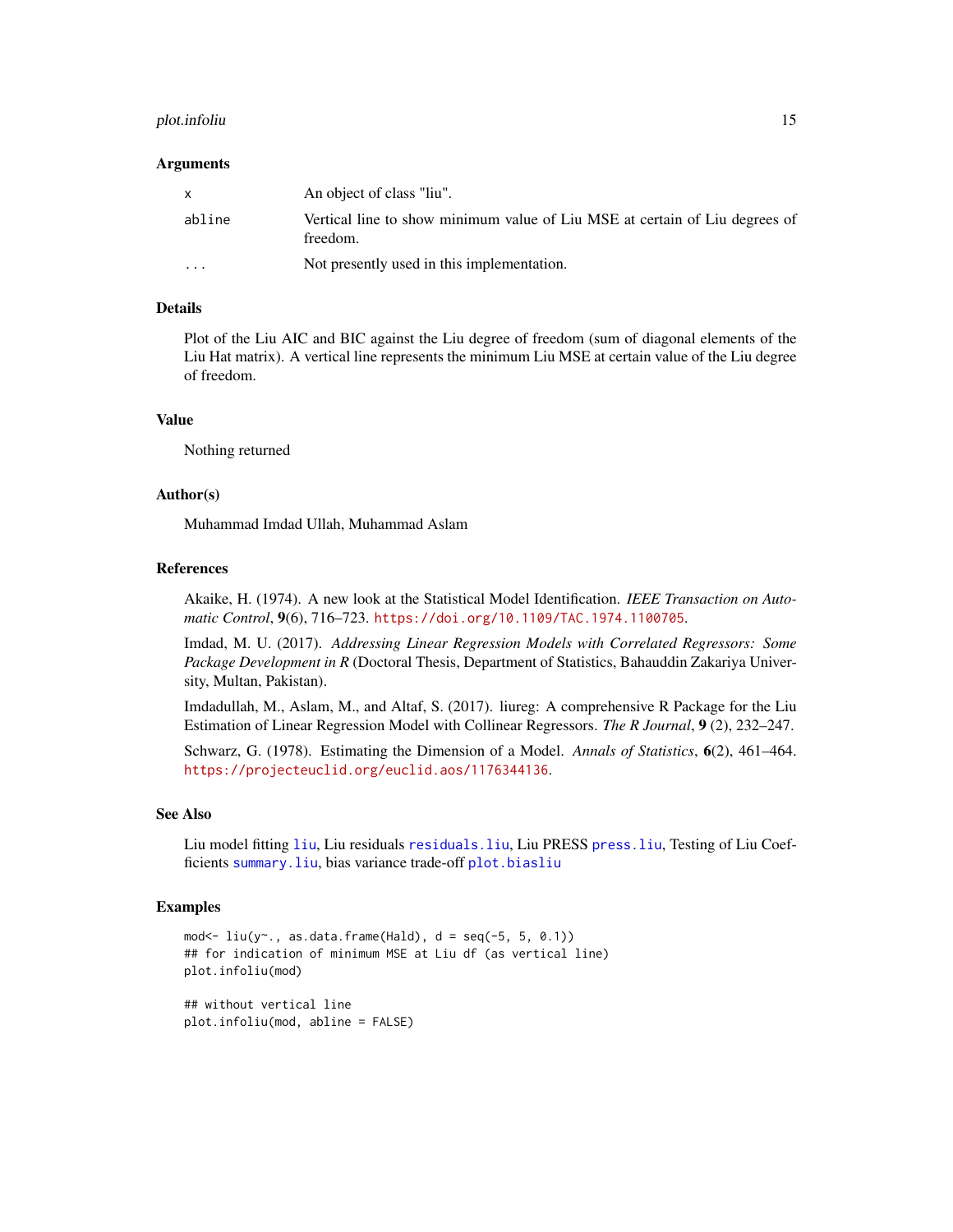<span id="page-15-0"></span>

Plot of the Liu coefficient for scalar or vector values of biasing parameter d.

# Usage

## S3 method for class 'liu'  $plot(x, abline = TRUE, ...)$ 

### Arguments

|                         | An object of class "liu".                                                                                            |
|-------------------------|----------------------------------------------------------------------------------------------------------------------|
| abline                  | Vertical line to minimum value of MSE at certain value of biasing parameter $d$<br>used as argument in liu function. |
| $\cdot$ $\cdot$ $\cdot$ | Not presently used in this implementation.                                                                           |

# Details

Graphical way of judging optimal value of biasing parameter  $d$ . The biasing parameter may be selected for acceptable (or minimum) value of MSE.

## Value

Nothing returned

## Author(s)

Muhammad Imdad Ullah, Muhammad Aslam

# References

Imdad, M. U. (2017). *Addressing Linear Regression Models with Correlated Regressors: Some Package Development in R* (Doctoral Thesis, Department of Statistics, Bahauddin Zakariya University, Multan, Pakistan).

Imdadullah, M., Aslam, M., and Altaf, S. (2017). liureg: A comprehensive R Package for the Liu Estimation of Linear Regression Model with Collinear Regressors. *The R Journal*, 9 (2), 232–247.

Liu, K. (1993). A new Class of Biased Estimate in Linear Regression. *Journal of Statistical Planning and Inference*, 141, 189–196. <http://doi.org/10.1080/03610929308831027>.

# See Also

Liu model fitting [liu](#page-7-1), Liu residuals [residuals.liu](#page-18-1), Liu PRESS [press.liu](#page-17-1), Testing of Liu Coefficients [summary.liu](#page-20-1), Plot of bias variance trade-off [plot.biasliu](#page-12-1)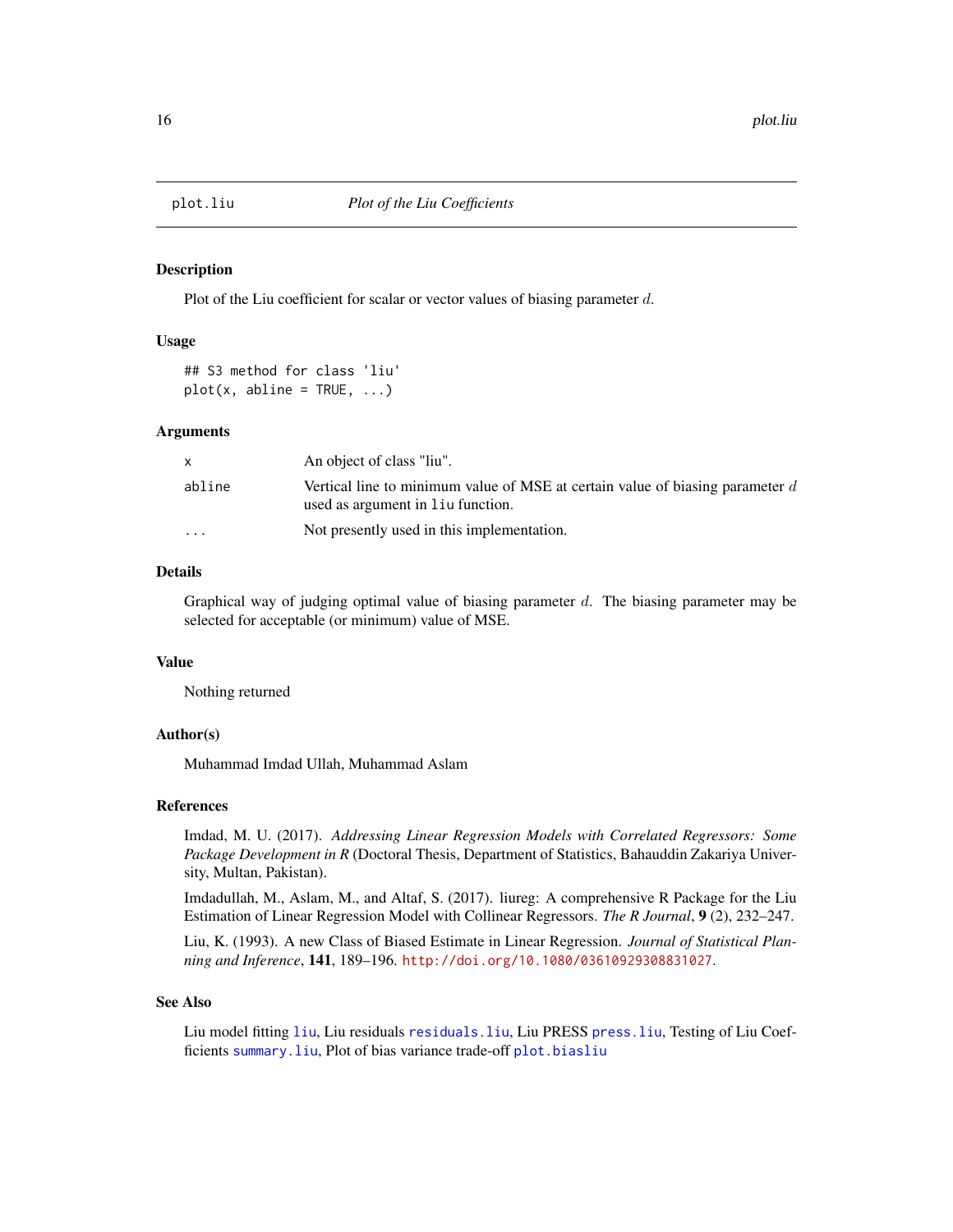#### <span id="page-16-0"></span>predict.liu 17

## Examples

```
mod \le-liu(y\sim., data = as.data.frame(Hald), d = seq(-5, 5, 0.4))
plot(mod)
plot(mod, abline = TRUE)
```
## predict.liu *Predict Method for Liu Regression Model Fits*

## <span id="page-16-1"></span>Description

Predicted values based on the Liu regression model for scalar or vector values of biasing parameter d.

# Usage

```
## S3 method for class 'liu'
predict(object, newdata, na.action = na.pass, terms = NULL, ...)
```
## Arguments

| object    | An object of class "liu".                                                                               |
|-----------|---------------------------------------------------------------------------------------------------------|
| newdata   | An optional data frame in which to look for variables with which to predict.                            |
| na.action | Function determine what should be done with missing values in newdata. The<br>default is to predict NA. |
| terms     | The terms object used.                                                                                  |
| $\ddots$  | Not presently used in this implementation.                                                              |

## Details

The predict.liu function predicted values, obtained by evaluating the regression function in the frame newdata which defaults to model.frame (object). If newdata is omitted the predictions are based on the data used for the fit. In that case how cases with missing values in the original fit are handled is determined by the na.action argument of that fit. If na.action=na.omit omitted cases will not appear in the predictions, whereas if na.action=na.exclude they will appear (in predictions), with value NA.

#### Value

predict.liu produces a vector of prediction or a matrix of predictions for scalar or vector values of biasing parameter d.

## Note

Variables are first looked for in newdata and then are searched for in the usual way (which will include the environment of the formula used in the fit). A warning will be given if the variables found are not of the same length as those in the newdata if it was supplied.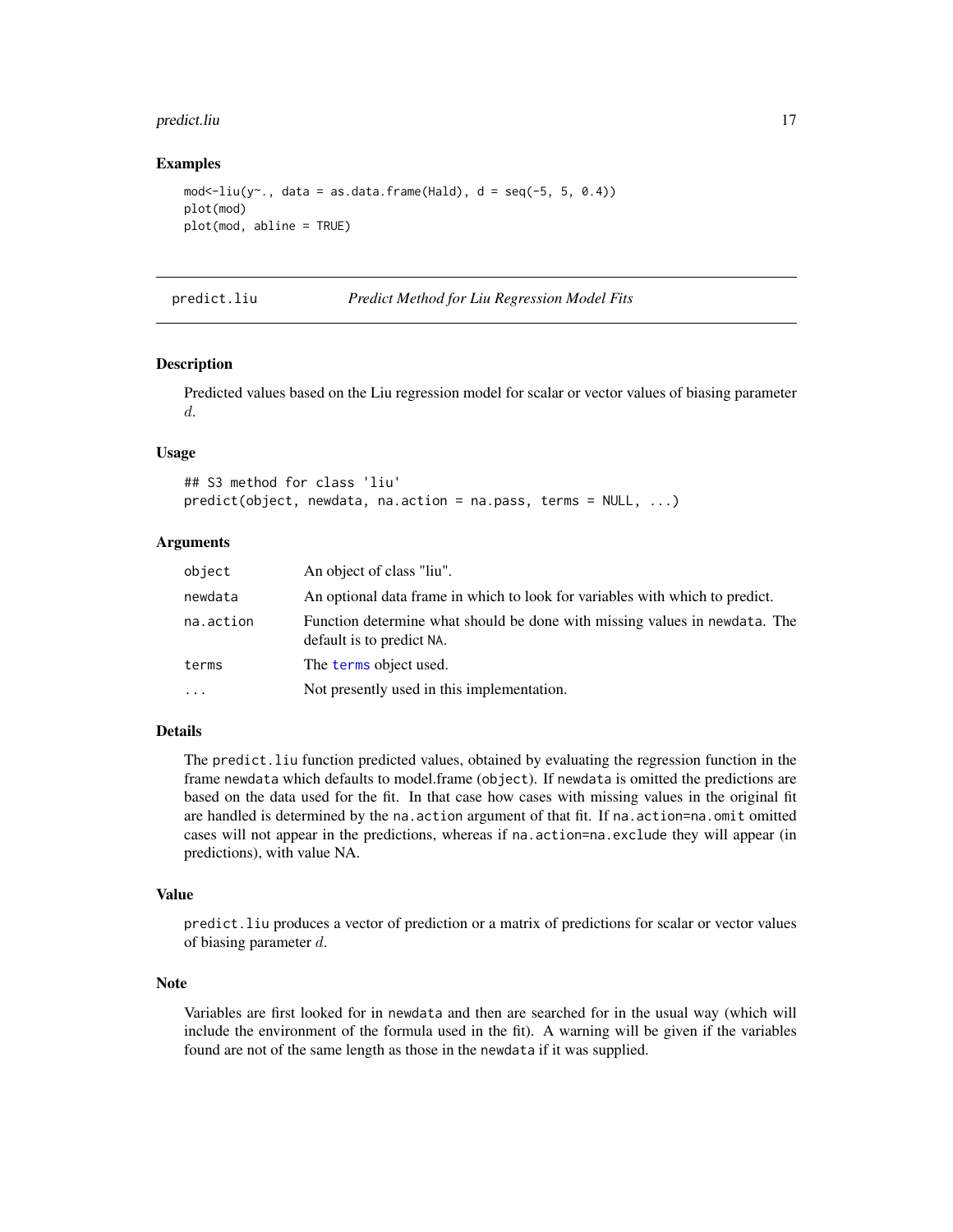#### <span id="page-17-0"></span>Author(s)

Muhammad Imdad Ullah, Muhammad Aslam

#### See Also

Liu model fitting [liu](#page-7-1), Liu residuals [residuals.liu](#page-18-1), Liu PRESS [press.liu](#page-17-1), Testing of Liu Coefficients [summary.liu](#page-20-1)

## Examples

```
mod \le liu(y\le., data = as.data.frame(Hald), d = seq(-5, 5, 0.1))
predict(mod)
```
predict(mod, newdata=as.data.frame(Hald[1:5, -1]))

<span id="page-17-1"></span>

press.liu *Predicted Residual Sum of Squares*

#### <span id="page-17-2"></span>Description

The press.liu function computes predicted residual sum of squares (PRESS), computed from by following Ozkale and Kaciranlar (2007) <doi:10.1080/03610920601126522>.

#### Usage

press(object, predr = FALSE, ...) ## S3 method for class 'liu' press(object, predr = FALSE, ...)

#### Arguments

| object | An object of class "liu".                      |
|--------|------------------------------------------------|
| predr  | If TRUE then predicted residuals are returned. |
| .      | Not presently used in this implementation.     |

### Details

For all of the n leave-one-out predicted residual sum of squares is calculated by fitting full regression

model. PRESS is computed by using,  $\sum (\hat{e}_{d(i)})^2$  or  $\sum \left[ \frac{\hat{e}_{di}}{1-h_{1-i}} - \frac{e_i}{(1-h_{1-i})(1-h_{ii})}(h_{1-i}-\widetilde{H}_{d-i}) \right]^2$ , where  $h_{ii} = X(X'X)^{-1}X'$ 's ith diagonal element,  $h_{1-ii} = X(X'X + I)^{-1}X'$ 's ith diagonal element and  $\hat{e}_{di}$  is the ith residual at specific value of d.

# Value

The press. liu produces a vector of PRESS for scalar or vector values of biasing parameter d. If argument predr is TRUE then predicted residuals are returned instead of predicted residual sum of squares.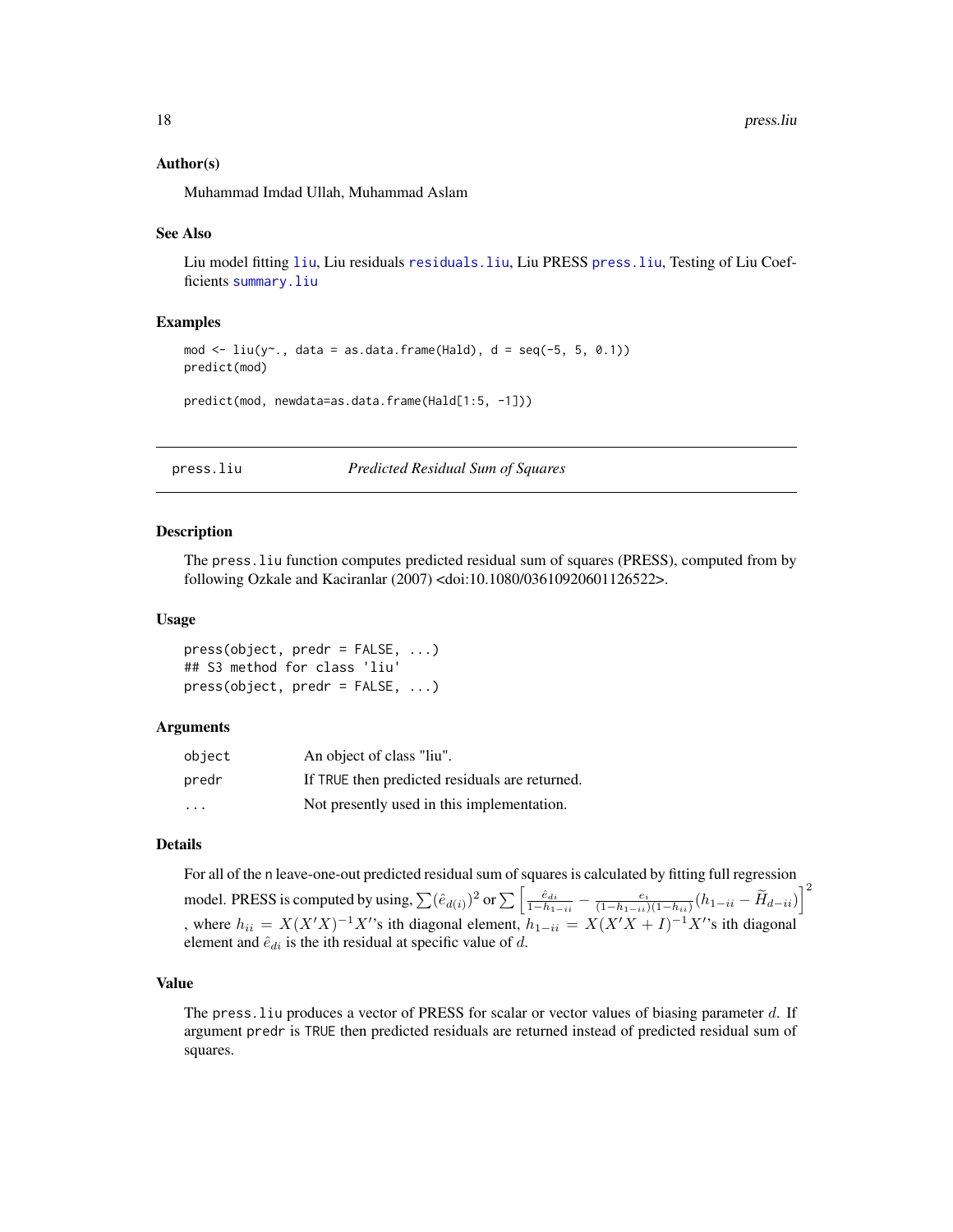#### <span id="page-18-0"></span>residuals.liu 19

#### Author(s)

Muhammad Imdad Ullah, Muhammad Aslam

# References

Akdeniz, F. and Kaciranlar, S. (1995). On the Almost Unbiased Generalized Liu Estimators and Unbiased Estimation of the Bias and MSE. *Communications in Statistics-Theory and Methods*, 24, 1789–1897. <http://doi.org/10.1080/03610929508831585>.

Allen, D. M. (1971). Mean Square Error of Prediction as a Criterion for Selecting Variables. *Technometrics*, 13, 469-475. <http://www.jstor.org/stable/1267161>.

Allen, D. M. (1974). The Relationship between Variable Selection and Data Augmentation and Method for Prediction. *Technometrics*, 16, 125-127. <http://www.jstor.org/stable/1267500>.

Imdad, M. U. (2017). *Addressing Linear Regression Models with Correlated Regressors: Some Package Development in R* (Doctoral Thesis, Department of Statistics, Bahauddin Zakariya University, Multan, Pakistan).

Imdadullah, M., Aslam, M., and Altaf, S. (2017). liureg: A comprehensive R Package for the Liu Estimation of Linear Regression Model with Collinear Regressors. *The R Journal*, 9 (2), 232–247.

Liu, K. (1993). A new Class of Biased Estimate in Linear Regression. *Journal of Statistical Planning and Inference*, 141, 189–196. <http://doi.org/10.1080/03610929308831027>.

Ozkale, R. M. and Kaciranlar, S. (2007). A Prediction-Oriented Criterion for Choosing the Biasing Parameter in Liu Estimation. *Commincations in Statistics-Theory and Methods*, 36(10): 1889– 1903. <http://doi.org/10.1080/03610920601126522>.

# See Also

The ridge model fitting [liu](#page-7-1), Liu residual [residuals](#page-18-2), Liu predicted value [predict](#page-16-1)

## Examples

```
mod < -liu(y \sim ., data = as.data frame(Hald), d = seq(-5, 5, 0.1))## PRESS
press(mod)
## Predicted residual
```
press(mod, predr = TRUE)

<span id="page-18-1"></span>residuals.liu *Liu Regression Residuals*

#### <span id="page-18-2"></span>**Description**

The residuals function computes the Liu residuals for scalar or vector value of biasing parameter d.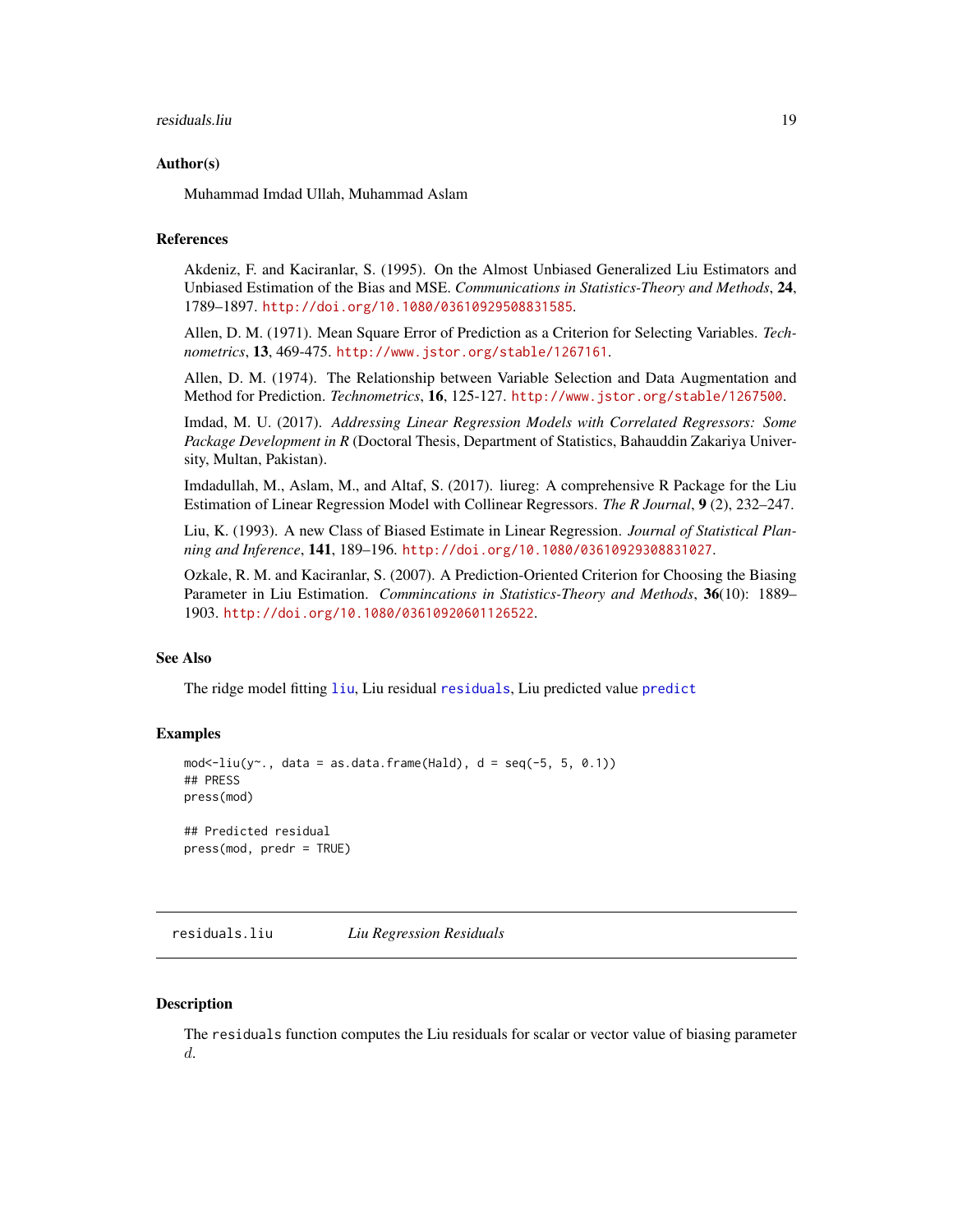## Usage

```
## S3 method for class 'liu'
residuals(object, ...)
```
### Arguments

| object   | An object of class "liu".                  |
|----------|--------------------------------------------|
| $\cdots$ | Not presently used in this implementation. |

# Details

The generic functions residuals can be used to compute residuals of object of class "liu" from function liu.

## Value

Returns a vector or a matrix of the Liu residuals for scalar or vector value biasing parameter  $d$ provided as argument to liu function.

## Author(s)

Muhammad Imdad Ullah, Muhammad Aslam

# References

Akdeniz, F. and Kaciranlar, S. (1995). On the Almost Unbiased Generalized Liu Estimators and Unbiased Estimation of the Bias and MSE. *Communications in Statistics-Theory and Methods*, 24, 1789–1897. <http://doi.org/10.1080/03610929508831585>.

Liu, K. (1993). A new Class of Biased Estimate in Linear Regression. *Journal of Statistical Planning and Inference*, 141, 189–196. <http://doi.org/10.1080/03610929308831027>.

## See Also

The Liu model fitting [liu](#page-7-1), Liu prediction [predict](#page-16-1), Liu PRESS values [press](#page-17-2)

#### Examples

 $mod < -liu(y - 1, data = as.data frame(Hald), d = seq(-2, 2, 0.1))$ 

residuals(mod)

<span id="page-19-0"></span>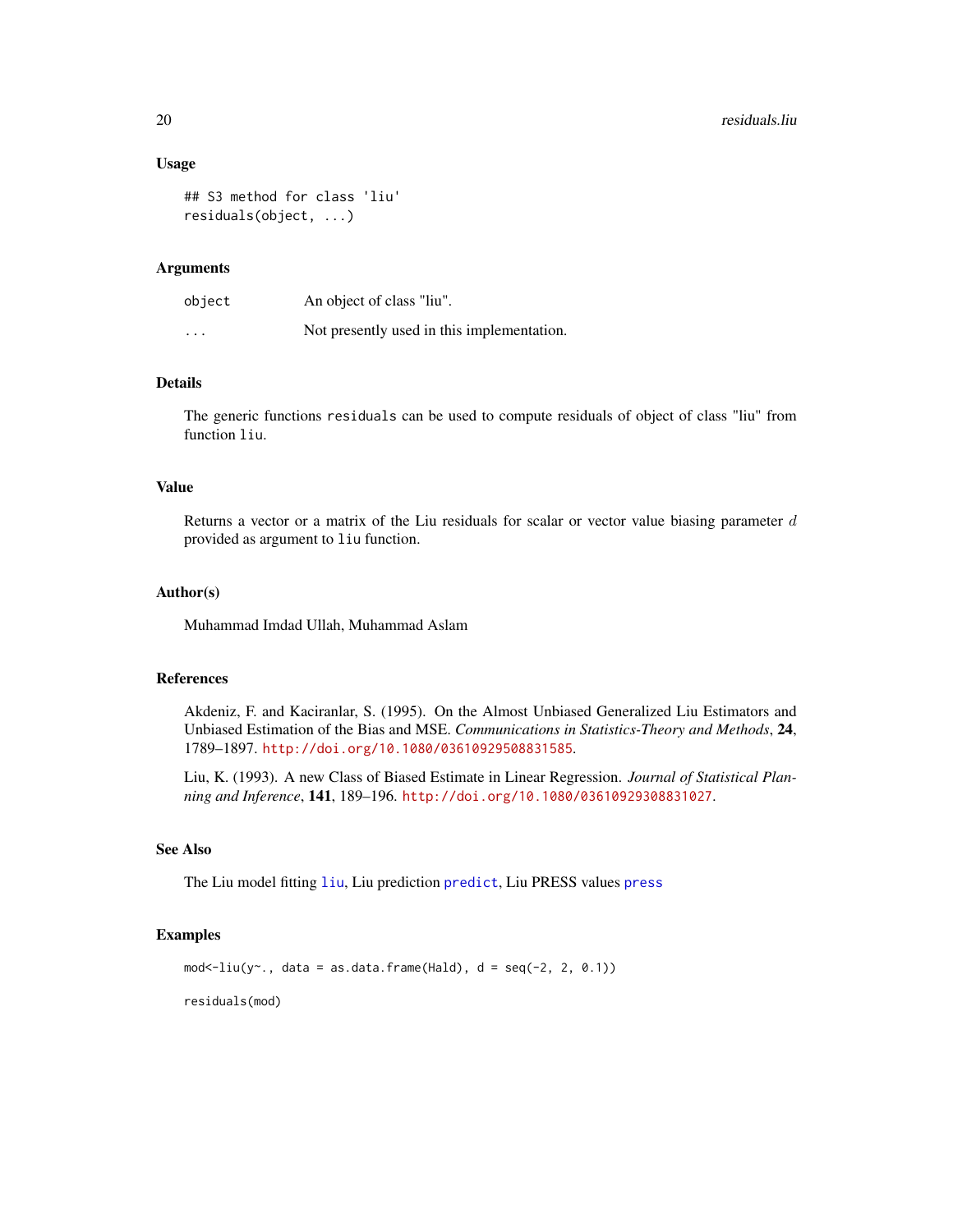<span id="page-20-1"></span><span id="page-20-0"></span>

The summary method for class "liu" for scalar or vector biasing parameter  $d$ .

# Usage

```
## S3 method for class 'liu'
summary(object, ...)
## S3 method for class 'summary.liu'
print(x, digits = max(4, getOption("digits") - 3),signif.stars = getOption("show.signif.stars"), ...)
```
# Arguments

| object       | An "liu" object, typically generated by a call to liu.                                                                                                                                                 |
|--------------|--------------------------------------------------------------------------------------------------------------------------------------------------------------------------------------------------------|
| x            | An object of class summary. liu for the print. summary. liu.                                                                                                                                           |
| signif.stars | logical: if TRUE, p-values are additionally encoded visually as significance starts<br>in order to help scanning of long coefficient tables. It default to the show, signif, stars<br>slot of options. |
| digits       | The number of significant digits to use when printing.                                                                                                                                                 |
| $\cdots$     | Not presently used in this implementation.                                                                                                                                                             |

## Details

print.summary.liu tries to be smart about formatting the coefficients, standard errors etc. and additionally gives 'significance stars' if signif.stars is TRUE.

#### Value

The function summary computes and returns a list of summary statistics of the fitted linear Liu regression model for scalar or vector value biasing parameter  $d$  given as argument in  $1$ iu function.

coefficients A  $p \times 5$  matrix with columns for the scaled estimated, descaled estimated coefficients, scaled standard error, scaled *t*-statistics, and corresponding *p*-value (two-tailed). The Intercept term is computed by the relation  $\hat{\beta}_{od} = \overline{y} - \sum_{j=1}^{p} \overline{X}_{j} \hat{\beta}_{jd}.$ The standard error of intercept term is computed as,  $SE(\hat{\beta}_{0d}) = \sqrt{Var(\overline{y}) + \overline{X}_{j}^{2} diag[Cov(\hat{\beta}_{jd})]}$ . stats Liu related statistics of *R*-squared, adjusted *R*-squared, *F*-statistics for testing of coefficients, AIC and BIC values for given biasing parameter d. rmse1 Minimum MSE value for given biasing parameter  $d$ . rmse2 Value of  $d$  at which MSE is minimum.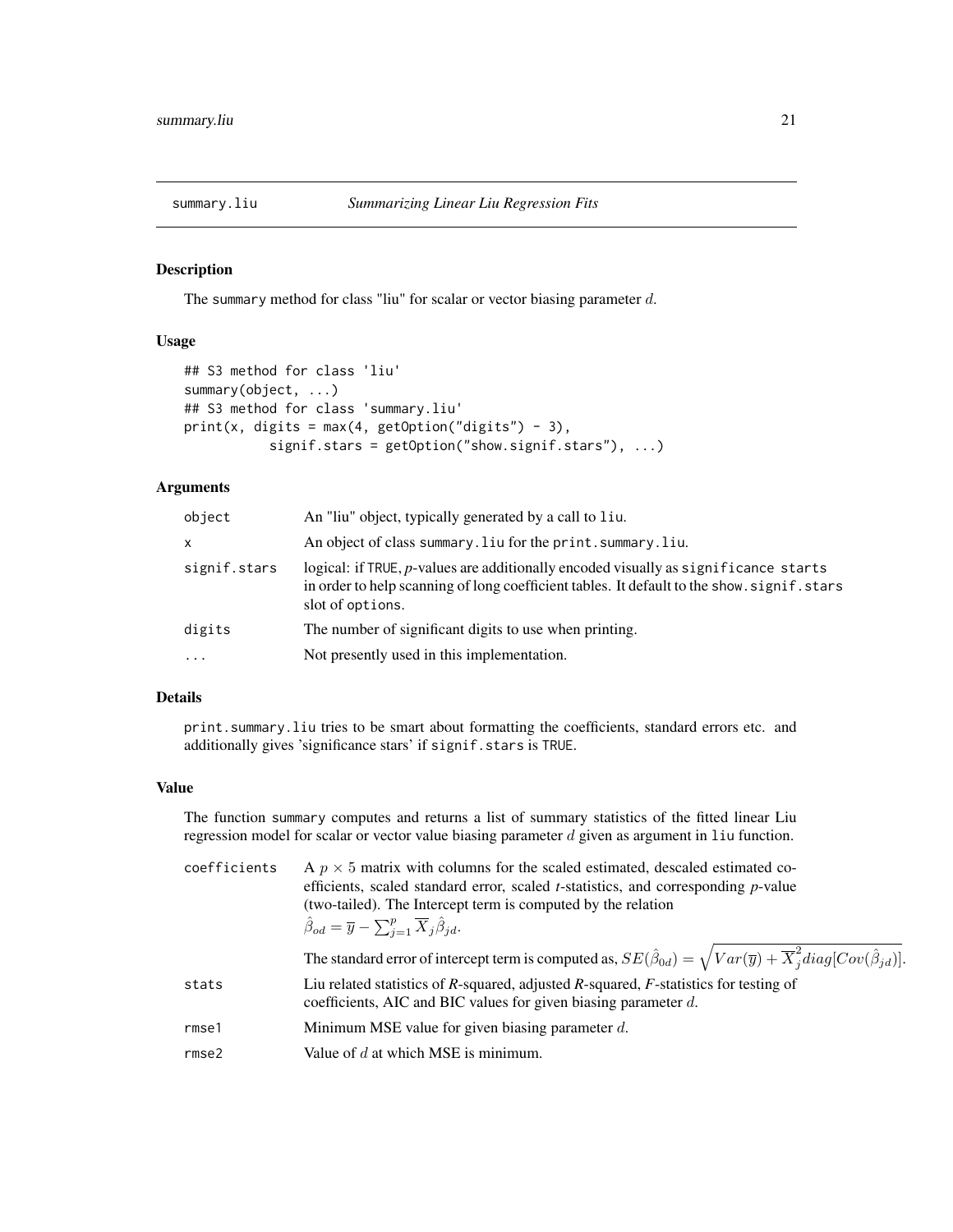#### <span id="page-21-0"></span>Author(s)

Muhammad Imdad Ullah, Muhammad Aslam

#### References

Aslam, M. (2014). Using Heteroscedasticity-Consistent Standard Errors for the Linear Regression Model with Correlated Regressors. *Communication in Statistics-Simulation and Computation*, 43, 2353–2373. <http://doi.org/10.1080/03610918.2012.750354>.

Cule, E. and De lorio, M. (2012). A semi-Automatic method to guide the choice of ridge parameter in ridge regression. *arXiv:1205.0686v1 [stat.AP]*. <https://arxiv.org/abs/1205.0686v1>.

Halawa, A. And El-Bassiouni, M. (2000). Tests of Regression Coefficients Under Ridge Regression Models. *Journal of Statistical Computation and Simulation*, 65, 341–356. [https://www.](https://www.tandfonline.com/doi/abs/10.1080/00949650008812006) [tandfonline.com/doi/abs/10.1080/00949650008812006](https://www.tandfonline.com/doi/abs/10.1080/00949650008812006).

Hastie, T. and Tibshirani, R. (1990). *Generalized Additive Models*. Chapman & Hall.

Imdad, M. U. (2017). *Addressing Linear Regression Models with Correlated Regressors: Some Package Development in R* (Doctoral Thesis, Department of Statistics, Bahauddin Zakariya University, Multan, Pakistan).

Imdadullah, M., Aslam, M., and Altaf, S. (2017). liureg: A comprehensive R Package for the Liu Estimation of Linear Regression Model with Collinear Regressors. *The R Journal*, 9 (2), 232–247.

#### See Also

The Liu model fitting [liu](#page-7-1), Liu residual [residuals](#page-18-2), Liu [predict](#page-16-1)ed value predict

#### Examples

```
mod <- liu(y 
c, as.data.frame(Hald), d = c(-2, -1.47218, 0, 0.5, 1) )
summary(mod)
## coefficients for first biasing parameter
summary(mod)$summaries[[1]]$coefficients
summary(mod)$summaries[[1]][[1]]
## Liu related statistics from summary function
summary(mod)$summaries[[1]]$stats
```
vcov.liu *Variance-Covariance Matrix for Fitted Liu Model*

#### Description

The vcov function computes the variance-covariance matrix for the estimates of linear Liu regression model Liu (1993) <doi:10.1080/03610929308831027>.

## Usage

```
## S3 method for class 'liu'
vcov(object, ...)
```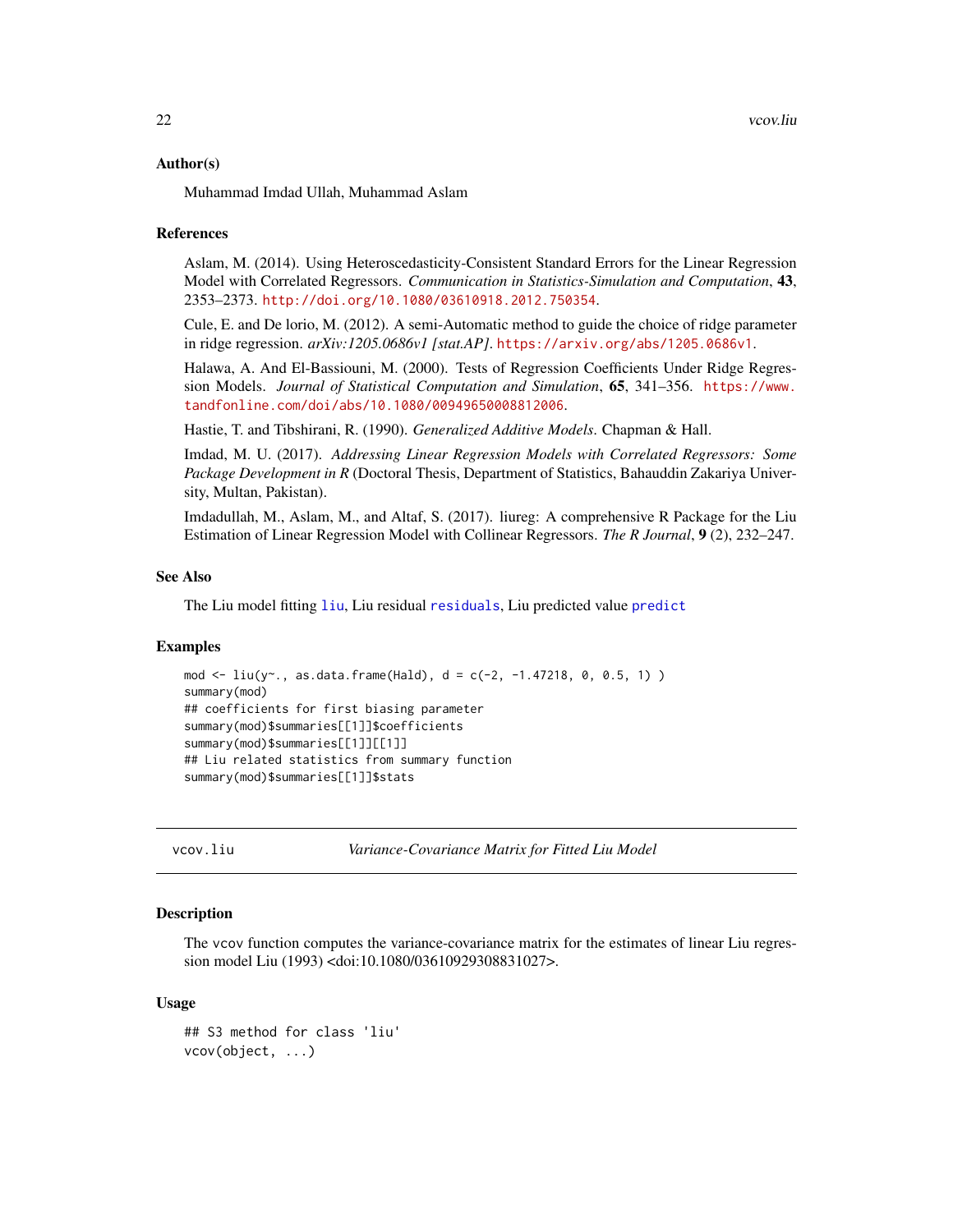#### <span id="page-22-0"></span>vcov.liu 23

#### Arguments

| object                  | For VCOV method, an object of class "liu", i.e., a fitted model. |
|-------------------------|------------------------------------------------------------------|
| $\cdot$ $\cdot$ $\cdot$ | Not presently used in this implementation.                       |

#### Details

The vcov function computes variance-covariance matrix for scalar or vector value of biasing parameter  $d$  provided as argument to  $1$ iu function.

## Value

A list of matrix of estimated covariances in the linear Liu regression model for scalar or vector biasing parameter dd is produced. Each list element has row and column names corresponding to the parameter names given by the coef(mod). List items are named correspond to values of biasing parameter d.

## Note

Covariance will be without intercept term, as intercept term is not penalized in the Liu regression.

#### Author(s)

Muhammad Imdad Ullah, Muhammad Aslam

### References

Imdad, M. U. (2017). *Addressing Linear Regression Models with Correlated Regressors: Some Package Development in R* (Doctoral Thesis, Department of Statistics, Bahauddin Zakariya University, Multan, Pakistan).

Imdadullah, M., Aslam, M., and Altaf, S. (2017). liureg: A comprehensive R Package for the Liu Estimation of Linear Regression Model with Collinear Regressors. *The R Journal*, 9 (2), 232–247.

Kaciranlar, S., Sakalhoglu, S., Akdeniz, F., Styan, G., and Werner, H. (1999). A new Biased Estimator in Linear Regression and a Detailed Analysis of the Widely Analysed Dataset on Portland Cement. *Sankhya: The Indian Journal of Statistics, Series B*, 61 (B3), 443–459.

#### See Also

The Liu model fitting [liu](#page-7-1), Liu summary statistics [summary.liu](#page-20-1), Liu prediction [predict](#page-16-1), Liu PRESS values [press](#page-17-2), Liu residual [residuals](#page-18-2)

## Examples

```
data(Hald)
mod <- liu(y \sim ., data = as.data.frame(Hald), scaling = "centered", d = seq(-2, 2, 0.1) )
vcov(mod)
```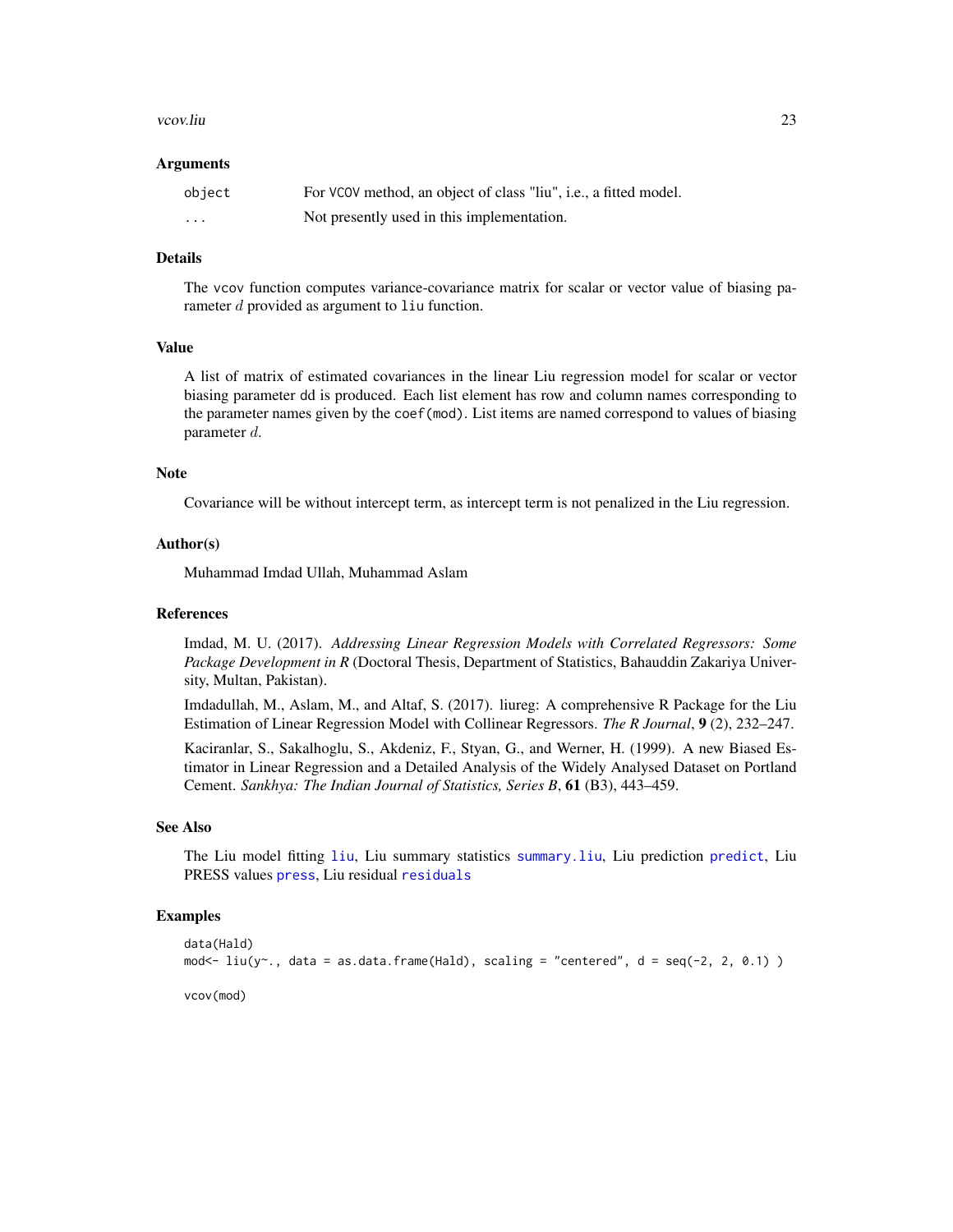# <span id="page-23-0"></span>Index

∗Topic AIC infoliu.liu, [7](#page-6-0) plot.infoliu, [14](#page-13-0) ∗Topic BIC infoliu.liu, [7](#page-6-0) plot.infoliu, [14](#page-13-0) ∗Topic Bias Regression Methods liu, [8](#page-7-0) ∗Topic Liu Bias plot.biasliu, [13](#page-12-0) ∗Topic Liu Estimator liu, [8](#page-7-0) ∗Topic Liu MSE plot.biasliu, [13](#page-12-0) ∗Topic Liu Model Prediction predict.liu, [17](#page-16-0) ∗Topic Liu Regression Statistics lstats.liu, [11](#page-10-0) ∗Topic Liu Regression liu, [8](#page-7-0) ∗Topic Liu Residuals residuals.liu, [19](#page-18-0) ∗Topic Liu Variance Covariance Matrix vcov.liu, [22](#page-21-0) ∗Topic Liu Variance plot.biasliu, [13](#page-12-0) ∗Topic Liu biasing parameter dest.liu, [3](#page-2-0) ∗Topic Liu coefficient plot plot.liu, [16](#page-15-0) ∗Topic Liu hat matrix hatl.liu, [6](#page-5-0) ∗Topic Liu regression hatl.liu, [6](#page-5-0) ∗Topic Model Selection Criteria plot.infoliu, [14](#page-13-0) ∗Topic PRESS press.liu, [18](#page-17-0)

∗Topic Testing of Liu coefficient summary.liu, [21](#page-20-0) ∗Topic datasets Hald, [5](#page-4-0) coef.liu *(*liu*)*, [8](#page-7-0) dest *(*dest.liu*)*, [3](#page-2-0) dest.liu, [3](#page-2-0) fitted.liu *(*liu*)*, [8](#page-7-0) formula, *[9](#page-8-0)* Hald, [5](#page-4-0) hatl *(*hatl.liu*)*, [6](#page-5-0) hatl.liu, [6](#page-5-0) infoliu *(*infoliu.liu*)*, [7](#page-6-0) infoliu.liu, [7](#page-6-0) liu, *[4](#page-3-0)*, *[7](#page-6-0)*, [8,](#page-7-0) *[10](#page-9-0)*, *[13](#page-12-0)[–16](#page-15-0)*, *[18](#page-17-0)[–20](#page-19-0)*, *[22,](#page-21-0) [23](#page-22-0)* liuest *(*liu*)*, [8](#page-7-0) liureg *(*liureg-package*)*, [2](#page-1-0) liureg-package, [2](#page-1-0) lstats *(*lstats.liu*)*, [11](#page-10-0) lstats.liu, [11](#page-10-0) plot *(*plot.liu*)*, [16](#page-15-0) plot.biasliu, [13,](#page-12-0) *[15,](#page-14-0) [16](#page-15-0)* plot.infoliu, [14](#page-13-0) plot.liu, [16](#page-15-0) predict, *[19,](#page-18-0) [20](#page-19-0)*, *[22,](#page-21-0) [23](#page-22-0)* predict *(*predict.liu*)*, [17](#page-16-0) predict.liu, [17](#page-16-0) press, *[20](#page-19-0)*, *[23](#page-22-0)* press *(*press.liu*)*, [18](#page-17-0) press.liu, *[4](#page-3-0)*, *[7](#page-6-0)*, *[10](#page-9-0)*, *[13](#page-12-0)[–16](#page-15-0)*, *[18](#page-17-0)*, [18](#page-17-0) print.dliu *(*dest.liu*)*, [3](#page-2-0) print.liu *(*liu*)*, [8](#page-7-0) print.lstats *(*lstats.liu*)*, [11](#page-10-0)

print.summary.liu *(*summary.liu*)*, [21](#page-20-0)